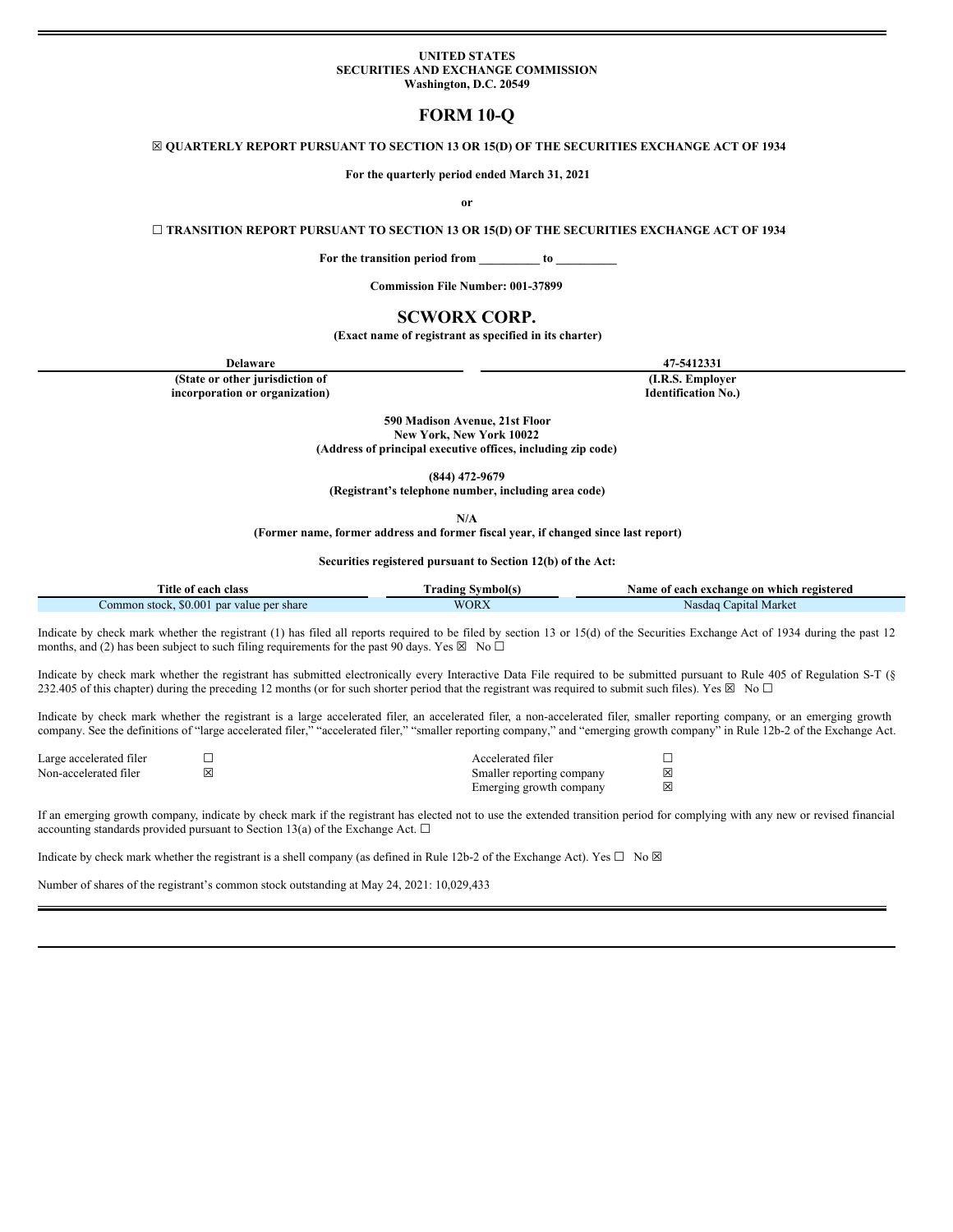### **SCWorx Corp. Form 10-Q**

# **TABLE OF CONTENTS**

|                      | PART I - FINANCIAL INFORMATION                                                               |    |
|----------------------|----------------------------------------------------------------------------------------------|----|
| Item 1.              | <b>Financial Statements (unaudited)</b>                                                      |    |
| Item 2.              | <u>Management's Discussion and Analysis of Financial Condition and Results of Operations</u> | 21 |
| Item 3.              | Quantitative and Qualitative Disclosures About Market Risk                                   | 25 |
| Item 4.              | <b>Controls and Procedures</b>                                                               | 26 |
|                      | PART II - OTHER INFORMATION                                                                  | 27 |
| Item 1.              | <b>Legal Proceedings</b>                                                                     | 27 |
| Item 1A.             | <b>Risk Factors</b>                                                                          | 29 |
| Item 2.              | Unregistered Sales of Equity Securities and Use of Proceeds                                  | 29 |
| Item 3.              | <b>Defaults Upon Senior Securities</b>                                                       | 29 |
| Item 4.              | <b>Mine Safety Disclosures</b>                                                               | 29 |
| Item 5.              | Other Information                                                                            | 29 |
| Item $6.$            | <b>Exhibits</b>                                                                              | 29 |
| <b>Signatures</b>    |                                                                                              | 31 |
| <b>Exhibit Index</b> |                                                                                              | 30 |
|                      | $\mathbf{1}$                                                                                 |    |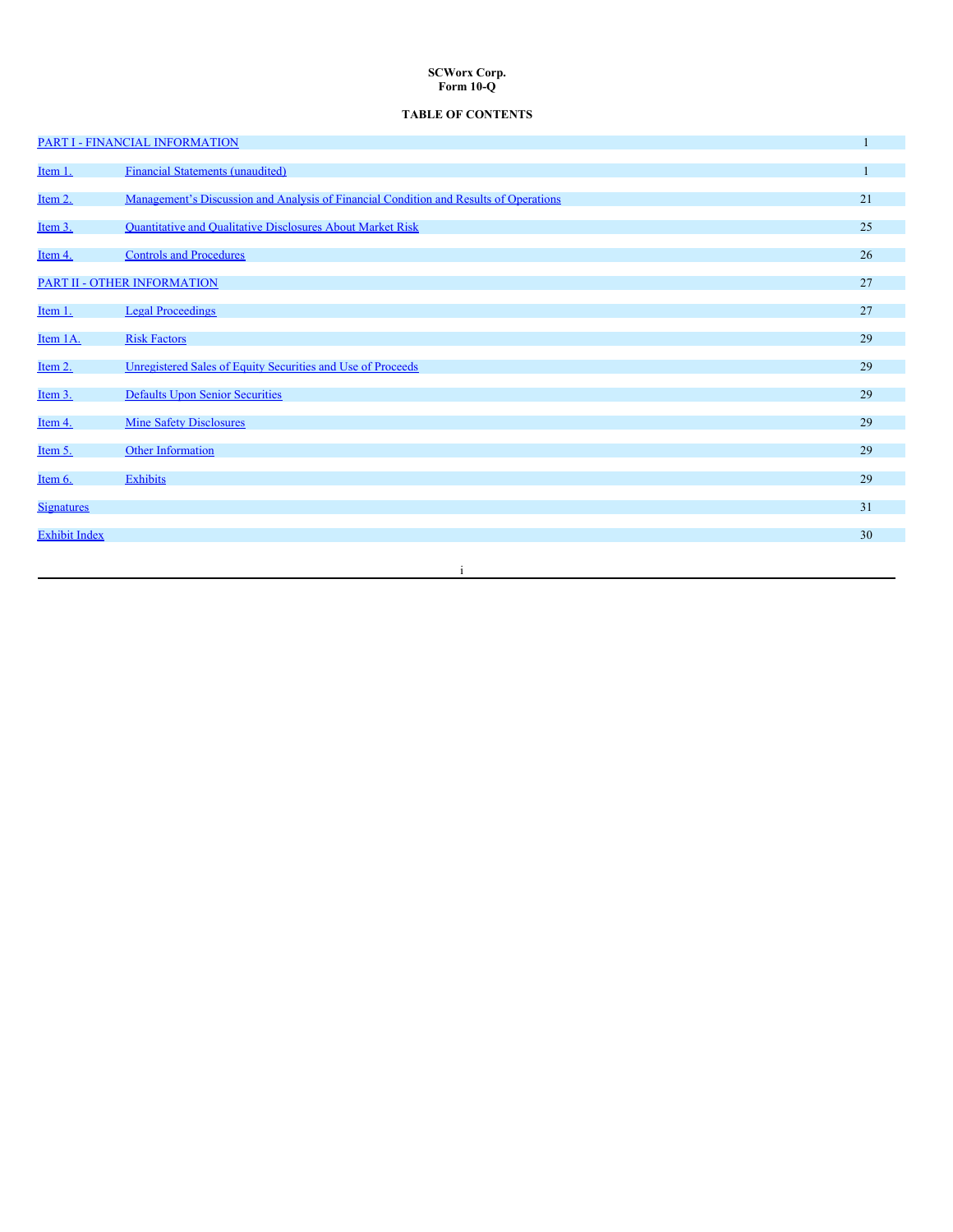#### **Cautionary Statement Regarding Forward-Looking Statements**

Certain statements that we make from time to time, including statements contained in this Quarterly Report on Form 10-Q constitute "forward-looking statements" within the meaning of the Private Securities Litigation Reform Act of 1995, and of Section 27A of the Securities Act of 1933, as amended, or the Securities Act, and Section 21E of the Securities Exchange Act of 1934, as amended, or the Exchange Act. All statements other than statements of historical fact contained in this Form 10-Q are forwardlooking statements. These statements, among other things, relate to our business strategy, goals and expectations concerning our future operations, prospects, plans and objectives of management. The words "anticipate", "believe", "continue", "could", "estimate", "expect", "intend", "may", "plan", "predict", "project", "will", and *similar terms and phrases are used to identify forward-looking statements in this presentation.*

Our operations involve risks and uncertainties, many of which are outside our control, and any one of which, or a combination of which, could materially affect our results of operations and whether the forward-looking statements ultimately prove to be correct. We have based these forward-looking statements largely on our current expectations and projections about future events and trends that we believe may affect our financial condition, results of operations, business strategy, short-term and longterm business operations and objectives, and financial needs. Forward-looking statements in this Form 10-Q include, without limitation, statements reflecting management's expectations for future financial performance and operating expenditures (including our ability to continue as a going concern, to raise additional capital and to succeed in our *future operations), expected growth, profitability and business outlook and increased operating expenses.*

Forward-looking statements are only current predictions and are subject to known and unknown risks, uncertainties, and other factors that may cause our actual results, levels of activity, performance, or achievements to be materially different from those anticipated by such statements. These factors include, among other things, the unknown risks and uncertainties that we believe could cause actual results to differ from these forward looking statements as set forth under the heading, "Risk Factors" in our Annual Report on Form 10-K for the fiscal year ended December 31, 2020. New risks and uncertainties emerge from time to time, and it is not possible for us to predict all of the risks and uncertainties that could have an impact on the forward-looking statements, including without limitation, risks and uncertainties relating to our ability to:

- reverse the recent decline in our revenue and resume growing our revenue;
- obtain additional financing in sufficient amounts or on acceptable terms so that we can fund our business plan;
- reduce our dependence on third-party subcontractors to perform some of the work on our contracts;
- mitigate the impact of new or changed laws, regulations or other industry standards that could adversely affect our ability to conduct our business;
- mitigate the impact of the COVID-19 pandemic on our revenues;
- adopt and master new technologies and adjust certain fixed costs and expenses to adapt to our industry's and customers' evolving demands; and
- mitigate the impact of changes in general market, economic and political conditions in the United States and global economies or financial markets, including those resulting from natural or man-made disasters.

Although we believe that the expectations reflected in the forward-looking statements contained in this Form 10-Q are reasonable, we cannot guarantee future results, levels of activity, performance, or achievements. In light of inherent risks, uncertainties and assumptions, the future events and trends discussed in this Form 10-Q may not occur and actual results could differ materially and adversely from those anticipated or implied in the forward-looking statements. Except as required by law, we are under no duty to update or revise any of such forward-looking statements, whether as a result of new information, future events, or otherwise, after the date of this Form 10-Q.

You should read this Form 10-Q with the understanding that our actual future results, levels of activity, performance and events and circumstances may be materially *dif erent from what we expect.*

All references to "SCWorx," "we," "us," "our" or the "Company" mean SCWorx Corp., a Delaware corporation, and where appropriate, its wholly owned *subsidiaries.*

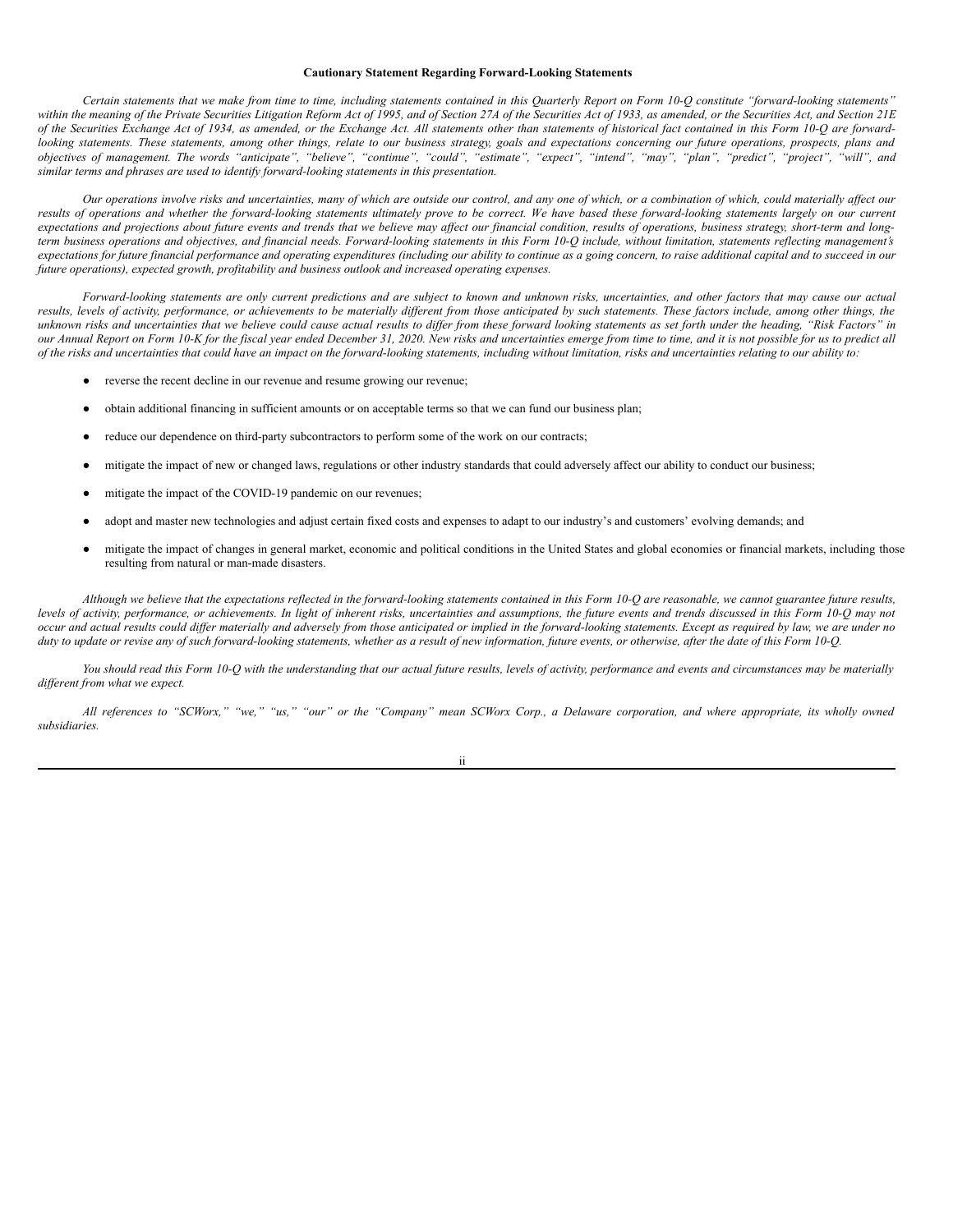# <span id="page-3-0"></span>**PART I – FINANCIAL INFORMATION**

# <span id="page-3-1"></span>**Item 1. Financial Statements**

|                                                                                                                                   | Page<br><b>Number</b> |
|-----------------------------------------------------------------------------------------------------------------------------------|-----------------------|
| Condensed consolidated balance sheets as of March 31, 2021 (unaudited) and December 31, 2020 (audited)                            |                       |
| Unaudited Condensed consolidated statements of operations for the three months ended March 31, 2021 and 2020                      |                       |
| Unaudited Condensed consolidated statements of changes in stockholders' equity for the three months ended March 31, 2021 and 2020 |                       |
| Unaudited Condensed consolidated statements of cash flows for the three months ended March 31, 2021 and 2020                      |                       |
| Notes to unaudited condensed consolidated financial statements                                                                    |                       |
|                                                                                                                                   |                       |

1

### <span id="page-3-2"></span>**SCWorx Corp. Condensed Consolidated Balance Sheets**

|                                                                                                                                                      | March 31,<br>2021 |                |               | December 31,<br>2020 |
|------------------------------------------------------------------------------------------------------------------------------------------------------|-------------------|----------------|---------------|----------------------|
| <b>ASSETS</b>                                                                                                                                        |                   | (Unaudited)    |               |                      |
| Current assets:                                                                                                                                      |                   |                |               |                      |
| Cash                                                                                                                                                 | $\mathbb S$       | 89,119         | $\mathsf{\$}$ | 376,425              |
| Accounts receivable - net                                                                                                                            |                   | 1.022.186      |               | 722.156              |
| Inventory                                                                                                                                            |                   | 998,440        |               | 998,440              |
| Prepaid expenses and other assets                                                                                                                    |                   | 125,012        |               | 87,630               |
| Total current assets                                                                                                                                 |                   | 2,234,757      |               | 2,184,651            |
| Fixed assets - net                                                                                                                                   |                   | 5,473          |               | 76,156               |
| Goodwill                                                                                                                                             |                   | 8,366,467      |               | 8,366,467            |
|                                                                                                                                                      |                   |                |               |                      |
| Total assets                                                                                                                                         | \$                | 10,606,697     | S.            | 10,627,274           |
|                                                                                                                                                      |                   |                |               |                      |
| LIABILITIES AND STOCKHOLDERS' EQUITY                                                                                                                 |                   |                |               |                      |
| Current liabilities:                                                                                                                                 |                   |                |               |                      |
| Accounts payable and accrued liabilities                                                                                                             | $\mathbb{S}$      | 1,718,668      | \$            | 1,570,115            |
| Accounts payable and accrued liabilities - related party                                                                                             |                   | 153,838        |               | 153,838              |
| Shareholder advance                                                                                                                                  |                   | 475,000        |               | 475,000              |
| Deferred revenue                                                                                                                                     |                   | 1,963,833      |               | 2,025,333            |
| Equity financing                                                                                                                                     |                   | 125,000        |               | 375,000              |
| Total current liabilities                                                                                                                            |                   | 4,436,339      |               | 4,599,286            |
| Long-term liabilities:                                                                                                                               |                   |                |               |                      |
| Loans payable                                                                                                                                        |                   | 433,567        |               | 293,972              |
| Total long-term liabilities                                                                                                                          |                   | 433,567        |               | 293,972              |
|                                                                                                                                                      |                   |                |               |                      |
| <b>Total liabilities</b>                                                                                                                             |                   | 4,869,906      |               | 4,893,258            |
|                                                                                                                                                      |                   |                |               |                      |
| Commitments and contingencies                                                                                                                        |                   |                |               |                      |
| Stockholders' equity:                                                                                                                                |                   |                |               |                      |
| Series A Convertible Preferred stock, \$0.001 par value; 900,000 shares authorized; 64,872 and 84,872 shares issued and outstanding,<br>respectively |                   | 65             |               | 85                   |
| Common stock, \$0.001 par value; 45,000,000 shares authorized; 10,029,433 and 9,895,600 shares issued and outstanding, respectively                  |                   | 10,030         |               | 9,896                |
| Additional paid-in capital                                                                                                                           |                   | 26,671,462     |               | 25,920,858           |
| Accumulated deficit                                                                                                                                  |                   | (20, 944, 766) |               | (20, 196, 823)       |
| Total stockholders' equity                                                                                                                           |                   | 5,736,791      |               | 5,734,016            |
|                                                                                                                                                      |                   |                |               |                      |
| Total liabilities and stockholders' equity                                                                                                           | $\mathbb{S}$      | 10,606,697     | \$            | 10,627,274           |

*The accompanying notes are an integral part of these unaudited condensed consolidated financial statements.*

<span id="page-3-3"></span>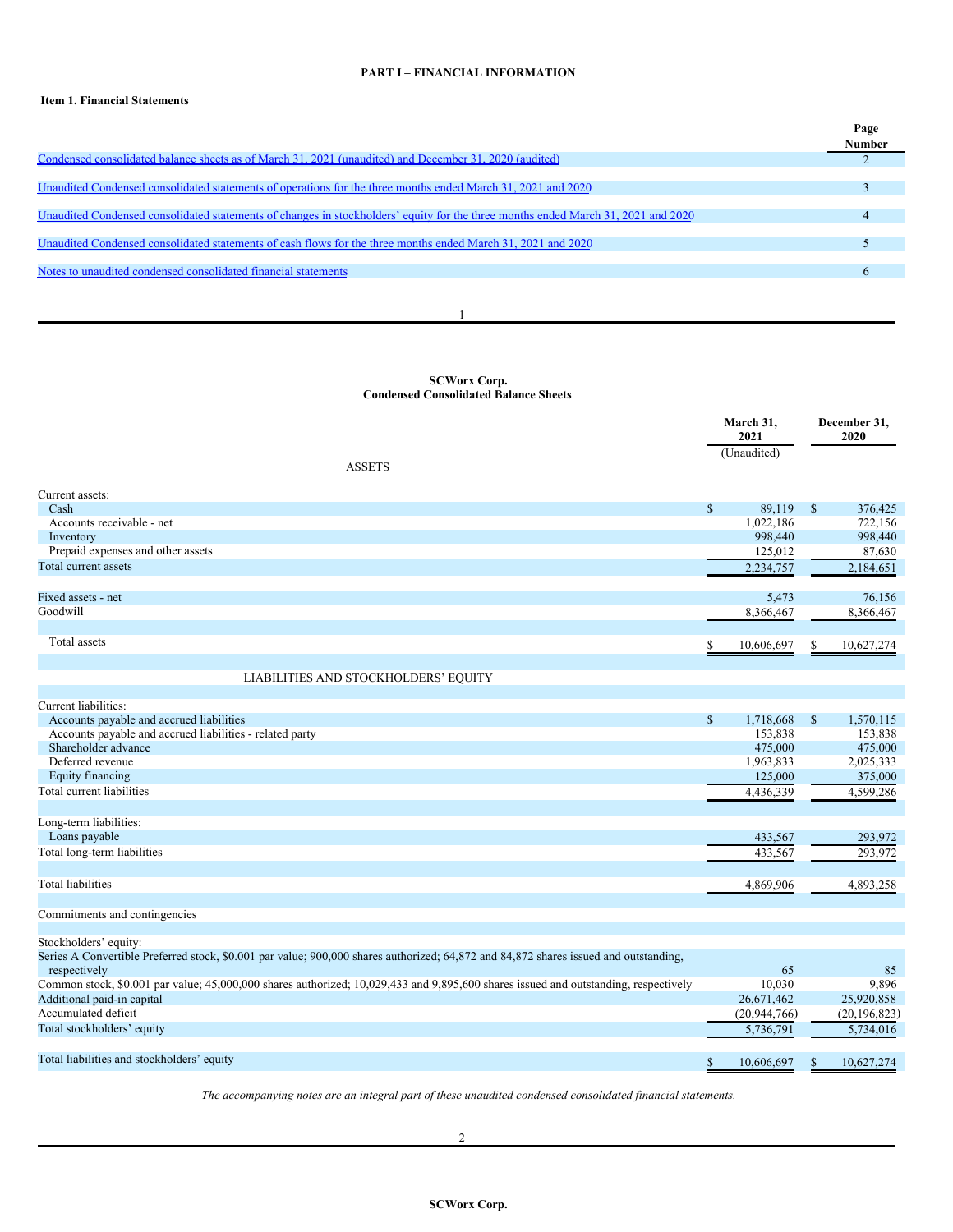# **Condensed Consolidated Statements of Operations** *(Unaudited)*

|                                                               |            | For the three months ended<br>March 31, |
|---------------------------------------------------------------|------------|-----------------------------------------|
|                                                               | 2021       | 2020                                    |
| Revenue                                                       | 1,148,257  | 1,123,827<br>\$                         |
|                                                               |            |                                         |
| Operating expenses:<br>Cost of revenues                       |            |                                         |
| General and administrative                                    | 694,938    | 833,200                                 |
|                                                               | 1,201,262  | 1,440,278                               |
| Total operating expenses                                      | 1,896,200  | 2,273,478                               |
|                                                               |            |                                         |
| Loss from operations                                          | (747, 943) | (1,149,651)                             |
|                                                               |            |                                         |
| Other income (expense)                                        |            |                                         |
|                                                               |            |                                         |
| Net loss before income taxes                                  | (747, 943) | (1,149,651)                             |
|                                                               |            |                                         |
| Provision for (benefit from) income taxes                     |            |                                         |
|                                                               |            |                                         |
|                                                               |            |                                         |
| Net loss                                                      | (747, 943) | (1,149,651)<br>S                        |
|                                                               |            |                                         |
| Net loss per share, basic and diluted                         | (0.07)     | (0.15)<br>S                             |
|                                                               |            |                                         |
|                                                               |            |                                         |
| Weighted average common shares outstanding, basic and diluted | 9,999,928  | 7,568,491                               |
|                                                               |            |                                         |

*The accompanying notes are an integral part of these unaudited condensed consolidated financial statements.*

<span id="page-4-0"></span>3

**SCWorx Corp. Condensed Consolidated Statements of Changes in Stockholders' Equity** *(Unaudited)*

|                                                    | <b>Preferred Stock</b>   |      | <b>Common stock</b> |                          | <b>Additional</b><br>paid-in | Accumulated              |            |
|----------------------------------------------------|--------------------------|------|---------------------|--------------------------|------------------------------|--------------------------|------------|
| Three months ended March 31, 2021                  | <b>Shares</b>            |      | <b>Shares</b>       |                          | capital                      | deficit                  | Total      |
| Balances, December 31, 2020                        | 84.872                   | 85   | 9.895.600           | 9.896                    | \$25,920,858                 | \$(20, 196, 823)         | 5,734,016  |
| Conversion of Series A Convertible Preferred Stock |                          |      |                     |                          |                              |                          |            |
| into common stock                                  | (20,000)                 | (20) | 72,369              | 53                       | (33)                         |                          |            |
| Shares issued for vested restricted stock units    |                          |      | 8,832               |                          | (9)                          | $\overline{\phantom{a}}$ |            |
| Stock based compensation                           | $\overline{\phantom{a}}$ |      | -                   | $\overline{\phantom{a}}$ | 500,718                      |                          | 500.718    |
| Shares issued for equity financing                 | $\sim$                   |      | 52,632              | 72                       | 249,928                      |                          | 250,000    |
| Net Loss                                           |                          |      |                     |                          |                              | (747, 943)               | (747, 943) |
| Ending balance, March 31, 2021                     | 64.872                   | 65   | 10.029.433          | 10.030                   | \$26,671,462                 | \$ (20.944.766)          | 5.736.791  |

|                                                                         | <b>Preferred Stock</b> |      | Common stock  |       | <b>Additional</b><br>paid-in | Accumulated              |               |
|-------------------------------------------------------------------------|------------------------|------|---------------|-------|------------------------------|--------------------------|---------------|
| Three months ended March 31, 2020                                       | <b>Shares</b>          |      | <b>Shares</b> |       | capital                      | deficit                  | Total         |
| Balances, December 31, 2019                                             | 578,567                | 579  | 7,390,261     | 7.391 | 19.712.115                   | (12,794,473)             | 6,925,612     |
| Conversion of Series A Convertible Preferred Stock<br>into common stock | (67,500)               | (68) | 177,633       | 178   | (110)                        | $\overline{\phantom{a}}$ |               |
| Shares issued to a current and former employee                          |                        |      | 66.667        | 67    | 367,533                      |                          | 367,600       |
| Net loss                                                                |                        |      |               |       |                              | (1,149,651)              | (1, 149, 651) |
| Ending balance, March 31, 2020                                          | 511,067                | 511  | 7,634,561     | 7,636 | 20,079,538                   | \$(13,944,124)           | 6,143,561     |

*The accompanying notes are an integral part of these unaudited condensed consolidated financial statements.*

<span id="page-4-1"></span>4

**SCWorx Corp. Condensed Consolidated Statements of Cash Flows** *(Unaudited)*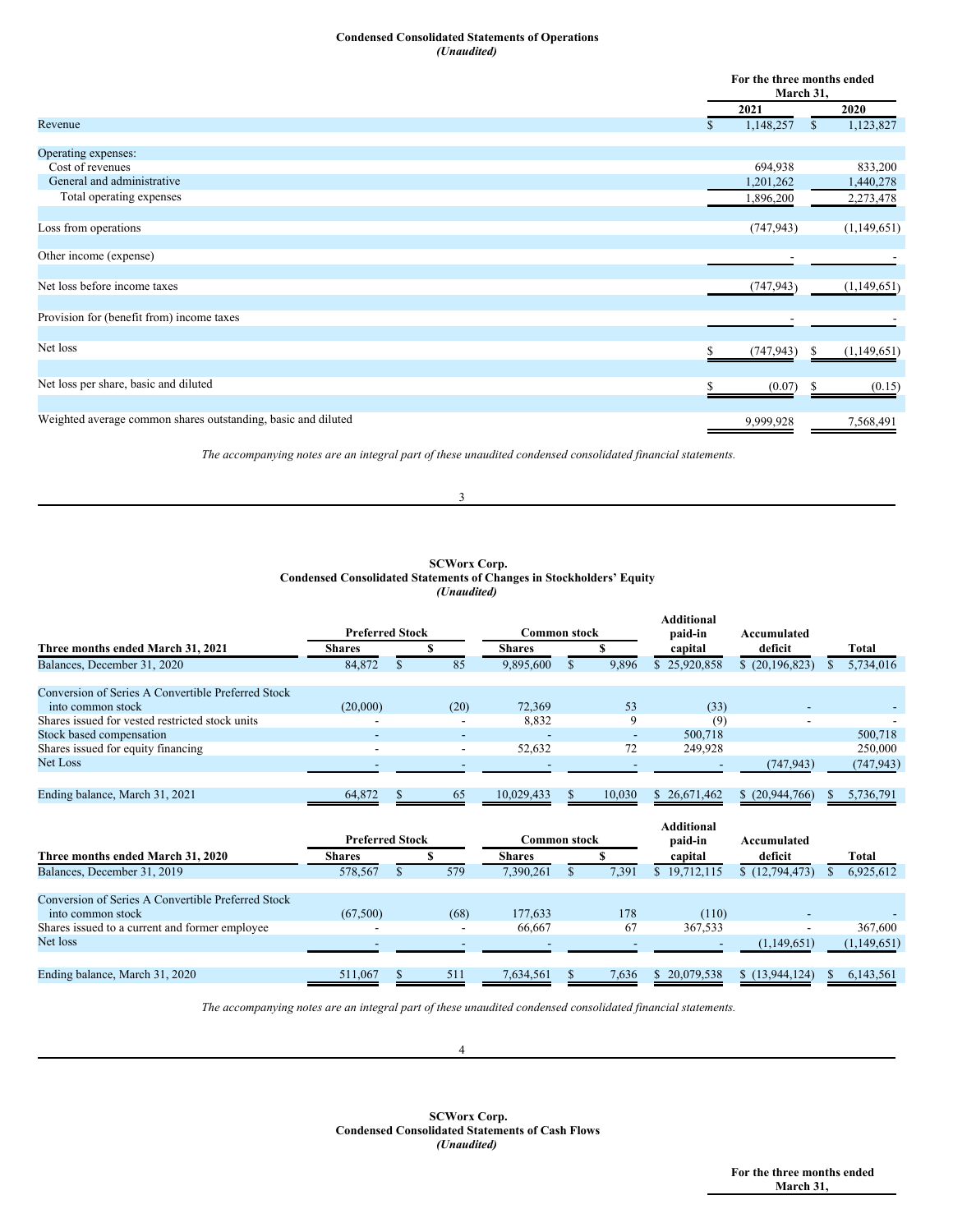|                                                                                                | 2021                      | 2020                           |
|------------------------------------------------------------------------------------------------|---------------------------|--------------------------------|
| Cash flows from operating activities:                                                          |                           |                                |
| Net loss                                                                                       | (747, 943)<br>$\mathbf S$ | (1, 149, 651)<br>$\mathcal{S}$ |
| Adjustments to reconcile net loss to net cash used in operating activities:                    |                           |                                |
| Depreciation                                                                                   | 70,683                    | 2,259                          |
| Amortization of intangibles                                                                    |                           | 9,486                          |
| Stock-based compensation                                                                       | 500,718                   | 367,600                        |
| Loss on settlement of accounts payable                                                         |                           |                                |
| Bad debt expense                                                                               | (15,000)                  |                                |
| Gain (loss) on change in fair value of warrant assets                                          |                           |                                |
| Settlement of disputed contractual claim                                                       |                           |                                |
| Issuance of warrants in settlement of lease dispute                                            |                           |                                |
| Common stock issued in settlement of litigation                                                |                           |                                |
| Gain on exchange of debt for common stock                                                      |                           |                                |
| Issuance of common stock in settlement of Series A Convertible Preferred Stock contractual fee |                           |                                |
| Gain (loss) on change in fair value of convertible notes receivable                            |                           |                                |
| Non cash interest income                                                                       |                           |                                |
| Non cash interest expense                                                                      |                           |                                |
| Other income                                                                                   |                           |                                |
| Changes in operating assets and liabilities:                                                   |                           |                                |
| Accounts receivable                                                                            | (285,030)                 | 193,031                        |
| Prepaid expenses and other assets                                                              | (37, 382)                 | (349, 434)                     |
| Inventory                                                                                      | $\overline{\phantom{a}}$  |                                |
| Other assets                                                                                   |                           |                                |
| Accounts payable and accrued liabilities                                                       | 148,553                   | 305,848                        |
| Deferred revenue                                                                               | (61,500)                  | 334,000                        |
| Net cash used in operating activities                                                          | (426, 901)                | (286, 861)                     |
| Cash flows from investing activities:                                                          |                           |                                |
| Cash flows from financing activities:                                                          |                           |                                |
| Proceeds from notes payable                                                                    | 139,595                   |                                |
| Net cash provided by financing activities                                                      | 139,595                   |                                |
| Net (decrease) increase in cash                                                                | (287, 306)                | (286, 861)                     |
| Cash, beginning of period                                                                      | 376,425                   | 487,953                        |
| Cash, end of period                                                                            | 89,119                    | 201.092<br>S                   |
|                                                                                                |                           |                                |
| Supplemental disclosures of cash flow information:                                             |                           |                                |
| Cash paid for interest                                                                         |                           |                                |
| Cash paid for income taxes                                                                     | $\sim$                    | S                              |
| Non-cash investing and financing activities:                                                   |                           |                                |
| Shares issued for equity financing                                                             | 250,000<br>\$             |                                |
| Shares issued for vested restricted stock units                                                | 9<br>S                    | S                              |
|                                                                                                |                           |                                |
| Shares issued to a current and former employee                                                 | S                         | $\mathbf{\$}$<br>67            |

*The accompanying notes are an integral part of these unaudited condensed consolidated financial statements.*

<span id="page-5-0"></span>5

**SCWorx Corp. Notes to Condensed Consolidated Financial Statements** *(Unaudited)*

### **Note 1. Description of Business**

# *Nature of Business*

SCWorx, LLC (n/k/a SCW FL Corp.) ("SCW LLC") was a privately held limited liability company which was organized in Florida on November 17, 2016. On December 31, 2017, SCW LLC acquired Primrose Solutions, LLC ("Primrose"), a Delaware limited liability company, which became its wholly-owned subsidiary and focused on developing functionality for the software now used and sold by SCWorx Corp. (the "Company" or "SCWorx"). The majority interest holders of Primrose were interest holders of SCW LLC and based upon Staff Accounting Bulletin Topic 5G, the technology acquired has been accounted for at predecessor cost of \$0. To facilitate the planned acquisition by Alliance MMA, Inc., a Delaware corporation ("Alliance"), on June 27, 2018, SCW LLC merged with and into a newly-formed entity, SCWorx Acquisition Corp., a Delaware corporation ("SCW Acquisition"), with SCW Acquisition being the surviving entity. Subsequently, on August 17, 2018, SCW Acquisition changed its name to SCWorx Corp. On November 30, 2018, the Company and certain of its stockholders agreed to cancel 6,510 shares of common stock. In June 2018, the Company began to collect subscriptions for common stock. From June to November 2018, the Company collected \$1,250,000 in subscriptions and issued 3,125 shares of common stock to new third-party investors. In addition, on February 1, 2019, (i) SCWorx Corp. (f/k/a SCWorx Acquisition Corp.) changed its name to SCW FL Corp. (to allow Alliance to change its name to SCWorx Corp.) and (ii) Alliance acquired SCWorx Corp. (n/k/a SCW FL Corp.) in a stock-for-stock exchange transaction and changed Alliance's name to SCWorx Corp., which is the Company's current name, with SCW FL Corp. becoming the Company's subsidiary. On March 16, 2020, in response to the COVID-19 pandemic, SCWorx established a wholly-owned subsidiary, Direct-Worx, LLC.

### *Operations of the Business*

SCWorx is a provider of data content and services related to the repair, normalization and interoperability of information for healthcare providers and big data analytics for the healthcare industry.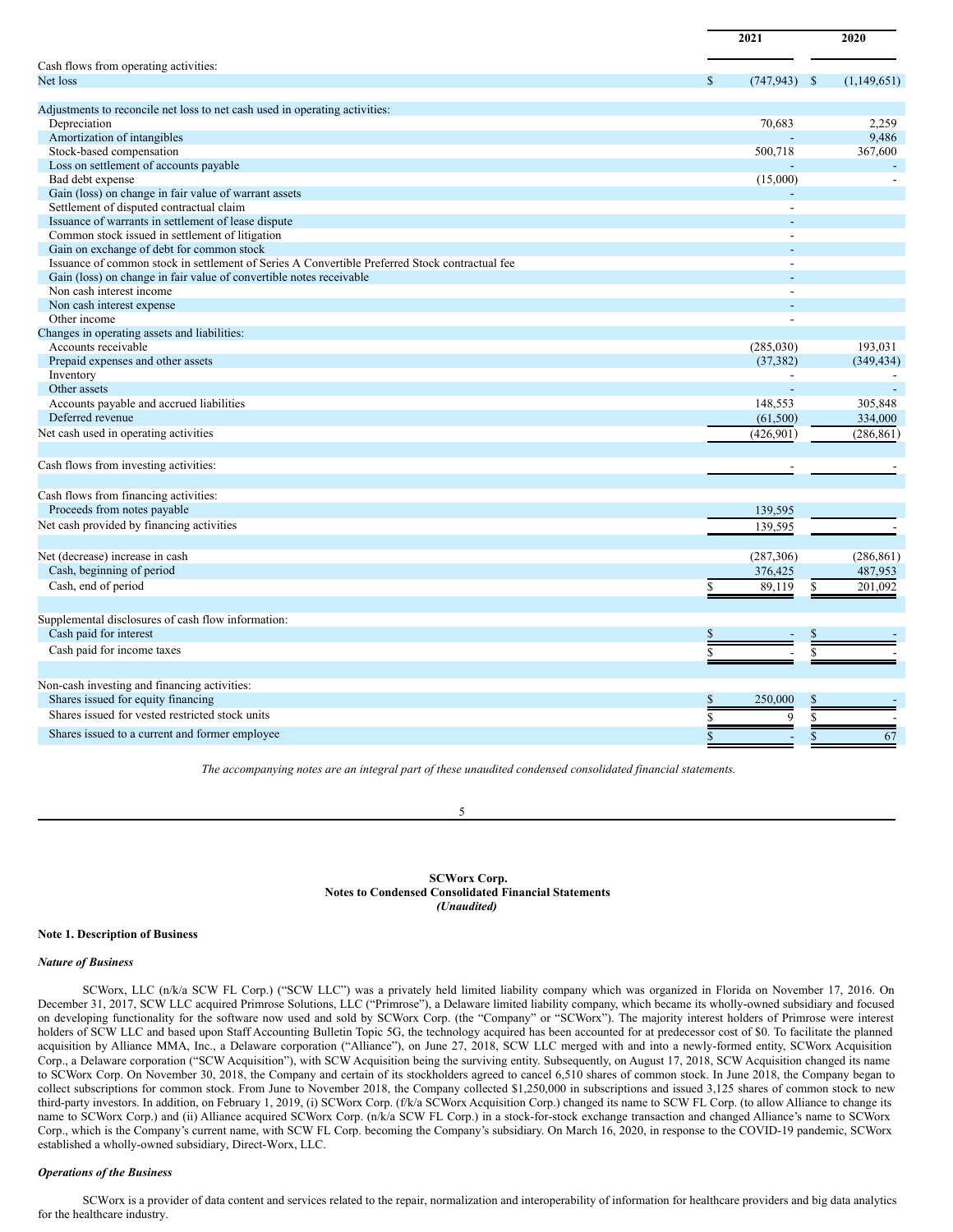SCWorx has developed and markets health information technology solutions and associated services that improve healthcare processes and information flow within hospitals. SCWorx's software platform enables healthcare providers to simplify, repair, and organize its data ("data normalization"), allows the data to be utilized across multiple internal software applications ("interoperability") and provides the basis for sophisticated data analytics ("big data"). SCWorx's solutions are designed to improve the flow of information quickly and accurately between the existing supply chain, electronic medical records, clinical systems, and patient billing functions. The software is designed to achieve multiple operational benefits such as supply chain cost reductions, decreased accounts receivables aging, accelerated and more accurate billing, contract optimization, increased supply chain management and cost visibility, synchronous Charge Description Master ("CDM") and control of vendor rebates and contract administration fees.

SCWorx empowers healthcare providers to maintain comprehensive access and visibility to an advanced business intelligence that enables better decision-making and reductions in product costs and utilization, ultimately leading to accelerated and accurate patient billing. SCWorx's software modules perform separate functions as follows:

- virtualized Item Master File repair, expansion and automation;
- CDM management;
- contract management;
- request for proposal automation;

6

- rebate management;
- big data analytics modeling; and
- data integration and warehousing.

SCWorx continues to provide transformational data-driven solutions to some of the finest, most well-respected healthcare providers in the United States. Clients are geographically dispersed throughout the country. The Company's focus is to assist healthcare providers with issues they have pertaining to data interoperability. SCWorx provides these solutions through a combination of direct sales and relationships with strategic partners.

SCWorx's software solutions are delivered to clients within a fixed term period, typically a three-to-five-year contracted term, where such software is hosted in SCWorx data centers (Amazon Web Service's "AWS" or RackSpace) and accessed by the client through a secure connection in a software as a service ("SaaS") delivery method.

SCWorx currently sells its solutions and services in the United States to hospitals and health systems through its direct sales force and its distribution and reseller partnerships.

SCWorx, as part of the acquisition of Alliance MMA, acquired an online event ticketing platform focused on serving regional MMA ("mixed martial arts") promotions.

On March 16, 2020, in response to the COVID-19 pandemic, SCWorx established a wholly-owned subsidiary, Direct-Worx, LLC to endeavor to source and provide critical, difficult-to-find items for the healthcare industry. Items have become difficult to source due to unexpected disruptions within the supply chain, such as the COVID-19 pandemic. These products the Company has sought to source include:

- Test Kits the Company currently has no contracted supply of Rapid Test Kits.
- PPE Personal Protective Equipment (PPE) includes items such as masks, gloves, gowns, shields, etc. Currently the Company has no contracted supply of PPE.

Regarding PPE and Test Kits, the Company's Board of Directors has recently determined to limit the Company's role to acting as an intermediary between buyers and sellers with commission based compensation. We are endeavoring to sell our existing inventory of PPE products primarily through use of our internal and external sales personnel.

The sale of PPE and rapid test kits for COVID-19 represented a new business for the Company and is subject to the myriad risks associated with any new venture. The Company encountered great difficulty in attempting to secure reliable sources of supply for both COVID-19 Rapid Test Kits and PPE The Company currently has no contracted supply of Rapid Test Kits or PPE. During the year ended December 31, 2020, the Company has completed only minimal sales of COVID-19 rapid test kits and PPE. In addition, changes in market conditions and FDA processes governing the sale of COVID-19 serology tests could have the effect of rendering the COVID-19 serology tests held by the Company not saleable in the United States, which could have a material adverse effect on the Company's financial condition and results of operations. There can be no assurance that the Company will be able to generate any significant revenue from the sale of PPE products or rapid test kits, and as of the date of this report, the Company has not generated any material revenue from the sale of PPE or rapid test kits.

The Company is no longer actively seeking to procure and sell Test Kits or PPE. Instead, the Company is focused on selling its current inventory of PPE and Test Kits. The Company may receive commissions for acting as an intermediary with respect to the sale of PPE and/or Test Kits. However, there is no assurance the Company will realize any material revenue from these activities.

### **Impact of the COVID-19 Pandemic**

The Company's operations and business have experienced disruption due to the unprecedented conditions surrounding the COVID-19 pandemic which spread throughout the United States and the world. The New York and New Jersey area, where the Company is headquartered, was at one of the early epicenters of the coronavirus outbreak in the United States. The outbreak adversely impacted new customer acquisition. The Company has followed the recommendations of local health authorities to minimize exposure risk for its team members since the outbreak.

In addition, the Company's customers (hospitals) also experienced extraordinary disruptions to their businesses and supply chains, while experiencing unprecedented demand for health care services related to COVID-19. As a result of these extraordinary disruptions to the Company's customers' business, the Company's customers were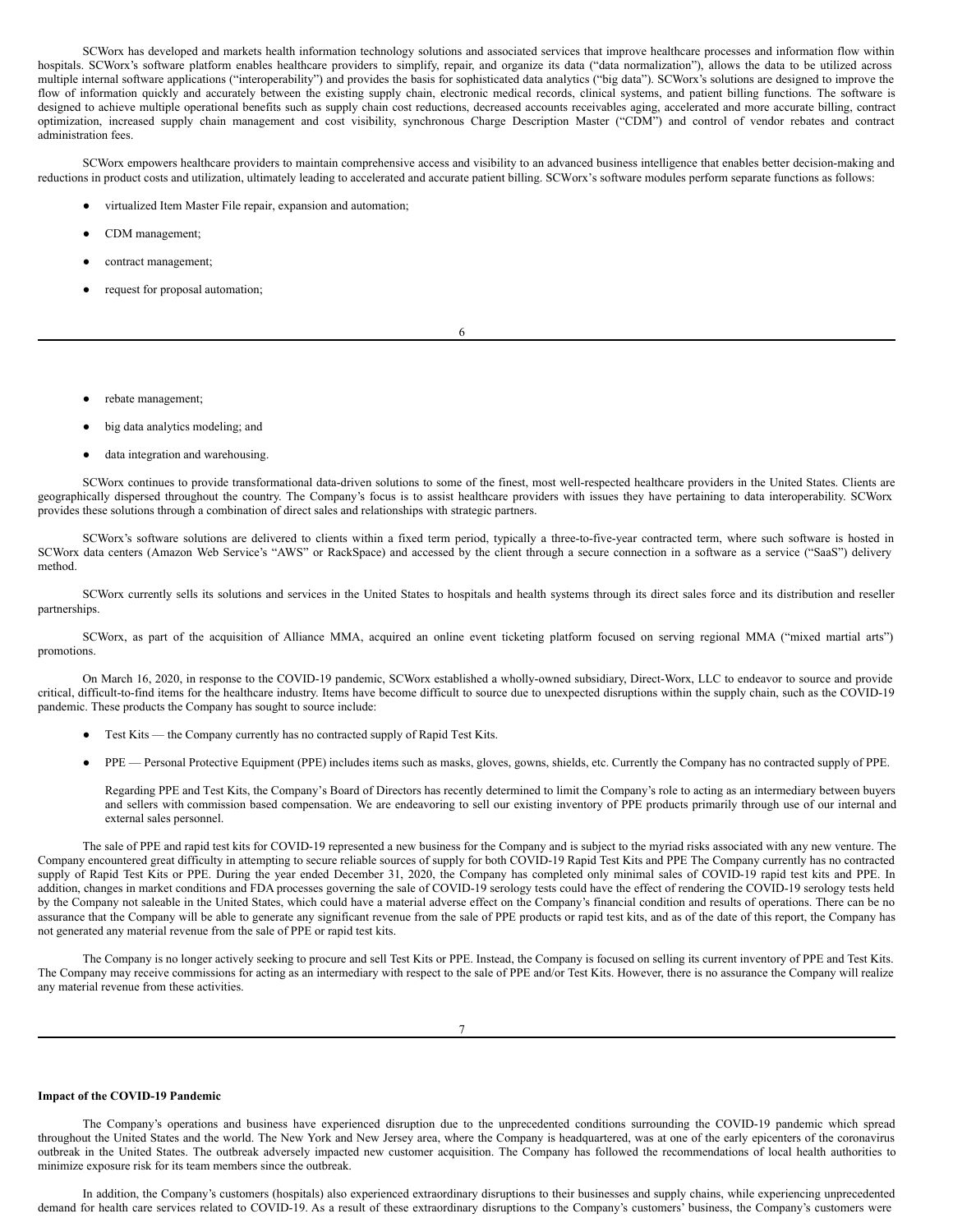focused on meeting the nation's health care needs in response to the COVID-19 pandemic. As a result, the Company believes that its customers were not able to focus resources on expanding the utilization of the Company's services, which has adversely impacted the Company's growth prospects, at least until the adverse effects of the pandemic subside. In addition, the financial impact of COVID-19 on the Company's hospital customers could cause the hospitals to delay payments due to the Company for services, which could negatively impact the Company's cash flows.

The Company sought to mitigate these impacts to revenue through the sale of personal protective equipment ("PPE") and COVID-19 rapid test kits to the health care industry, including many of the Company's hospital customers.

The sale of PPE and rapid test kits for COVID-19 represented a new business for the Company and is subject to the myriad risks associated with any new venture. The Company encountered great difficulty in attempting to secure reliable sources of supply for both COVID-19 Rapid Test Kits and PPE. The Company currently has no contracted supply of Rapid Test Kits or PPE. Since the inception of this business, the Company completed only minimal sales of COVID-19 rapid test kits and PPE. In addition, changes in market conditions and FDA processes governing the sale of COVID-19 serology tests could have the effect of rendering the COVID-19 serology tests held by the Company not saleable in the United States, which could have a material adverse effect on the Company's financial condition and results of operations. There can be no assurance that the Company will be able to generate any significant revenue from the sale of PPE products or rapid test kits, and as of the date of this report, the Company has not generated any material revenue from the sale of PPE or rapid test kits.

The Company is no longer actively seeking to procure and sell Test Kits or PPE. Instead, the Company is focused on selling its current inventory of PPE and Test Kits. The Company may receive commissions for acting as an intermediary with respect to the sale of PPE and/or Test Kits. However, there is no assurance the Company will realize any material revenue from these activities.

#### **Note 2. Liquidity and Going Concern**

The accompanying unaudited condensed consolidated financial statements have been prepared in accordance with U.S. generally accepted accounting principles ("U.S. GAAP"), which contemplates continuation of the Company as a going concern and the realization of assets and satisfaction of liabilities in the normal course of business. The unaudited condensed consolidated financial statements do not include any adjustments that might become necessary should the Company be unable to continue as a going concern.

The Company's primary need for liquidity is to fund the working capital needs of the business and general corporate purposes. The Company has historically incurred losses and has relied on borrowings and equity capital to fund the operations and growth of the business. The Company has suffered recurring losses from operations and incurred a net loss of \$747,943 for the three months ended March 31, 2021. As of March 31, 2021, the Company had cash of \$89,119, a working capital deficit of \$2,201,582, and an accumulated deficit of \$20,944,766. The Company has not yet achieved profitability and expects to continue to incur negative operating cash flows unless and until it is able to raise sufficient capital and fully implement its business plan. The Company expects that its operating expenses will continue to increase and, as a result, the Company will eventually need to generate significant increases in product revenues to achieve profitability. These conditions indicate that there is substantial doubt about the Company's ability to continue as a going concern within one year after the condensed consolidated financial statements issuance date.

The Company has begun implementing various alternatives, including reducing operating expenses, seeking to secure additional financing through debt or equity securities to fund future business activities and other strategic alternatives. There can be no assurance that the Company will be able to generate the level of operating revenues in its business plan, or if additional sources of financing will be available on acceptable terms, if at all. If no additional sources of financing are available, the Company's future operating prospects will be adversely affected. The condensed consolidated financial statements do not include any adjustments that might result from the outcome of this uncertainty.

$$
8 \\
$$

#### **Note 3. Summary of Significant Accounting Policies**

### *Basis of Presentation and Principles of Consolidation*

The accompanying unaudited condensed consolidated financial statements have been prepared in accordance with U.S. GAAP and the rules and regulations of the U.S. Securities and Exchange Commission ("SEC"). The accompanying unaudited condensed consolidated financial statements include the accounts of SCWorx and its whollyowned subsidiaries. All material intercompany balances and transactions have been eliminated in consolidation.

These interim unaudited condensed consolidated financial statements have been prepared in accordance with U.S. GAAP for interim financial information. They do not include all of the information and footnotes required by U.S. GAAP for complete consolidated financial statements. Therefore, these unaudited condensed consolidated financial statements should be read in conjunction with the Company's audited financial statements and notes thereto contained in its report on Form 10-K for the year ended December 31, 2020 filed with the SEC on May 19, 2021.

The unaudited condensed consolidated financial statements included herein are unaudited; however, they contain all normal recurring accruals and adjustments that, in the opinion of management, are necessary to present fairly the Company's financial position at March 31, 2021, and the results of its operations and cash flows for the three months ended March 31, 2021. The results of operations for the three months ended March 31, 2021 are not necessarily indicative of the results to be expected for future quarters or the full year.

#### *Cash*

Cash is maintained with various financial institutions. Financial instruments that potentially subject the Company to concentrations of credit risk consist principally of cash deposits. Accounts at each institution are insured by the Federal Deposit Insurance Corporation ("FDIC") up to \$250,000. There were no amounts in excess of the FDIC insured limit as of March 31, 2021 and amounts in excess of the FDIC insured limit of \$113,361 as of December 31, 2020.

### *Fair Value of Financial Instruments*

Management applies fair value accounting for significant financial assets and liabilities and non-financial assets and liabilities that are recognized or disclosed at fair value in the consolidated financial statements on a recurring basis. Management defines fair value as the price that would be received from selling an asset or paid to transfer a liability in an orderly transaction between market participants at the measurement date. When determining the fair value measurements for assets and liabilities, which are required to be recorded at fair value, management considers the principal or most advantageous market in which the Company would transact and the market-based risk measurements or assumptions that market participants would use in pricing the asset or liability, such as risks inherent in valuation techniques, transfer restrictions and credit risk. Fair value is estimated by applying the following hierarchy, which prioritizes the inputs used to measure fair value into three levels and bases the categorization within the hierarchy upon the lowest level of input that is available and significant to the fair value measurement: Level 1 - Quoted prices in active markets for identical assets or liabilities. Level 2 - Observable inputs other than quoted prices in active markets for identical assets and liabilities, quoted prices for identical or similar assets or liabilities in inactive markets, or other inputs that are observable or can be corroborated by observable market data for substantially the full term of the assets or liabilities. Level 3 - Inputs that are generally unobservable and typically reflect management's estimate of assumptions that market participants would use in pricing the asset or liability.

#### *Concentration of Credit and Other Risks*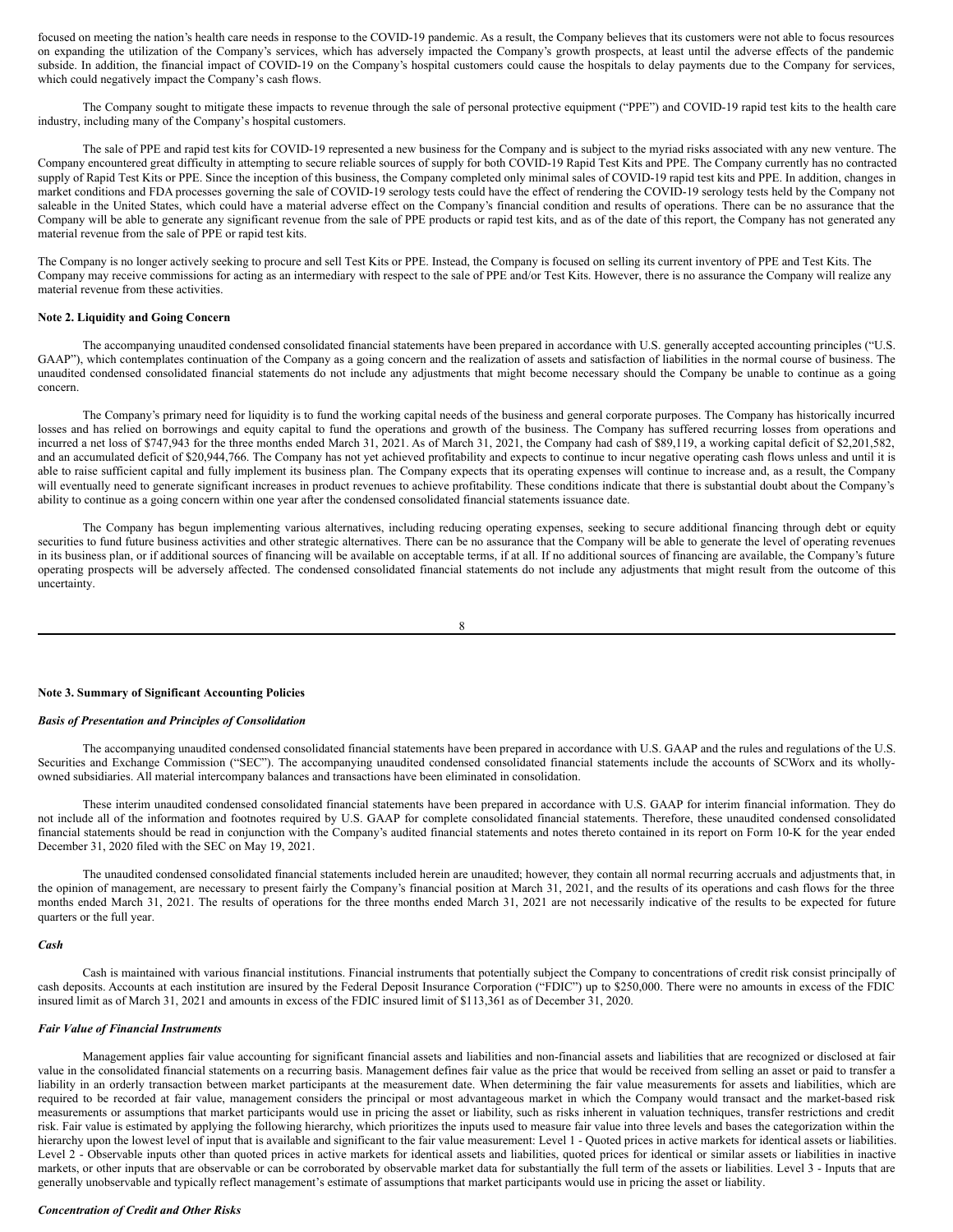Financial instruments that potentially subject the Company to significant concentrations of credit risk consist principally of cash, accounts receivable and warrants. The Company believes that any concentration of credit risk in its accounts receivable is substantially mitigated by the Company's evaluation process, relatively short collection terms and the high level of credit worthiness of its customers. The Company performs ongoing internal credit evaluations of its customers' financial condition, obtains deposits and limits the amount of credit extended when deemed necessary but generally requires no collateral.

For the quarter ended March 31, 2021, the Company had one customer representing 26% of aggregate revenues. For the quarter ended March 30, 2020, the Company had one customer representing 21% of aggregate revenues. At March 31, 2020, the Company had two customers representing 21%, of aggregate accounts receivable and one customer representing 13% of aggregate accounts receivable. At March 31, 2020, the Company had five customers representing 22%, 16%, 12%, 11% and 11% of aggregate accounts receivable.

#### *Allowance for Doubtful Accounts*

The Company continually monitors customer payments and maintains a reserve for estimated losses resulting from its customers' inability to make required payments. In determining the reserve, the Company evaluates the collectability of its accounts receivable based upon a variety of factors. In cases where the Company becomes aware of circumstances that may impair a specific customer's ability to meet its financial obligations, the Company records a specific allowance against amounts due. For all other customers, the Company recognizes allowances for doubtful accounts based on its historical write-off experience in conjunction with the length of time the receivables are past due, customer creditworthiness, geographic risk and the current business environment. Actual future losses from uncollectible accounts may differ from the Company's estimates. The Company's allowance for doubtful accounts as of March 31, 2021 and December 31, 2020 was \$168,277 and \$183,277, respectively.

### *Inventory*

The inventory balance at March 31, 2021 is related to the Company's Direct-Worx, LLC subsidiary and consisted of approximately 47,000 testing kits, and approximately 87,000 gowns. These items are carried on the unaudited condensed consolidated balance sheet at cost. A company affiliated with a shareholder advanced the \$475,000 in cash to the supplier of the test kits and the amount due is recorded in shareholder advance.

Inventory is valued at the lower of cost or market value. When market value is determined to be less than cost, the Company records an allowance. As of March 31, 2021 and December 31, 2020, the Company had allowances of \$0.

#### *Business Combinations*

The Company includes the results of operations of a business it acquires in its consolidated results as of the date of acquisition. The Company allocates the fair value of the purchase consideration of its acquisition to the tangible assets, liabilities and intangible assets acquired, based on their estimated fair values. The excess of the fair value of purchase consideration over the fair values of these identifiable assets and liabilities is recorded as goodwill. The primary items that generate goodwill include the value of the synergies between the acquired businesses and the Company. Intangible assets are amortized over their estimated useful lives. The fair value of contingent consideration (earn out) associated with acquisitions is remeasured each reporting period and adjusted accordingly. Acquisition and integration related costs are recognized separately from the business combination and are expensed as incurred.

#### *Goodwill and Purchased Identified Intangible Assets*

#### *Goodwill*

Goodwill is recorded as the difference, if any, between the aggregate consideration paid for an acquisition and the fair value of the net tangible and identified intangible assets acquired under a business combination. Goodwill also includes acquired assembled workforce, which does not qualify as an identifiable intangible asset. The Company reviews impairment of goodwill annually in the fourth quarter, or more frequently if events or circumstances indicate that the goodwill might be impaired. The Company first assesses qualitative factors to determine whether it is necessary to perform the quantitative goodwill impairment test. If, after assessing the totality of events or circumstances, the Company determines that it is not more likely than not that the fair value of a reporting unit is less than its carrying amount, then the quantitative goodwill impairment test is unnecessary.

# *Property and Equipment*

Property and equipment are recorded at cost, less accumulated depreciation. Depreciation is calculated using the straight-line method over the related assets' estimated useful lives. Equipment, furniture and fixtures are being amortized over a period of three years.

Expenditures that materially increase asset life are capitalized, while ordinary maintenance and repairs are expensed as incurred.

Depreciation expense for the three months ended March 31, 2021 and 2020 was \$70,683 and \$2,259, respectively.

10

#### *Revenue Recognition*

The Company recognizes revenue in accordance with Topic 606 to depict the transfer of promised goods or services in an amount that reflects the consideration to which an entity expects to be entitled in exchange for those goods or services. To determine revenue recognition for arrangements within the scope of Topic 606 the Company performs the following steps:

- Step 1: Identify the contract(s) with a customer
- Step 2: Identify the performance obligations in the contract
- Step 3: Determine the transaction price
- Step 4: Allocate the transaction price to the performance obligations in the contract
- Step 5: Recognize revenue when (or as) the entity satisfies a performance obligation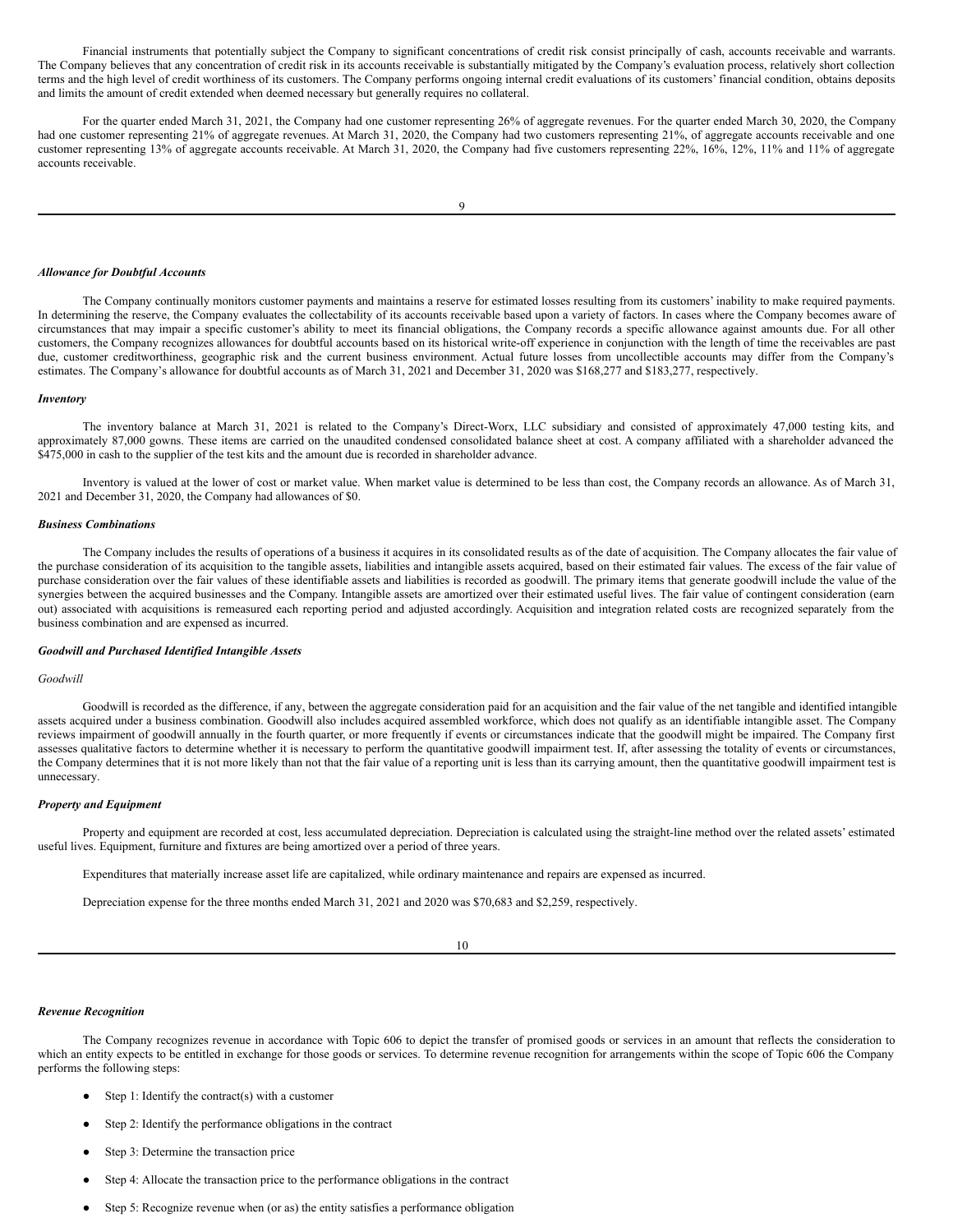The Company follows the accounting revenue guidance under Topic 606 to determine whether contracts contain more than one performance obligation. Performance obligations are the unit of accounting for revenue recognition and generally represent the distinct goods or services that are promised to the customer.

The Company has identified the following performance obligations in its SaaS contracts with customers:

- 1) Data Normalization: which includes data preparation, product and vendor mapping, product categorization, data enrichment and other data related services,
- 2) Software-as-a-service ("SaaS"): which is generated from clients' access of and usage of the Company's hosted software solutions on a subscription basis for a specified contract term, which is usually annually. In SaaS arrangements, the client cannot take possession of the software during the term of the contract and generally has the right to access and use the software and receive any software upgrades published during the subscription period,
- 3) Maintenance: which includes ongoing data cleansing and normalization, content enrichment, and optimization,
- 4) Professional Services: mainly related to specific customer projects to manage and/or analyze data and review for cost reduction opportunities, and
- 5) PPE: which includes items such as masks, gloves, gowns, shields, etc.

A contract will typically include Data Normalization, SaaS and Maintenance, which are distinct performance obligations and are accounted for separately. The transaction price is allocated to each separate performance obligation on a relative stand-alone selling price basis. Significant judgement is required to determine the stand-alone selling price for each distinct performance obligation and is typically estimated based on observable transactions when these services are sold on a stand-alone basis. At contract inception, an assessment of the goods and services promised in the contracts with customers is performed and a performance obligation is identified for each distinct promise to transfer to the customer a good or service (or bundle of goods or services). To identify the performance obligations, the Company considers all the goods or services promised in the contract regardless of whether they are explicitly stated or are implied by customary business practices. Revenue is recognized when the performance obligation has been met. The Company considers control to have transferred upon delivery because the Company has a present right to payment at that time, the Company has transferred use of the good or service, and the customer is able to direct the use of, and obtain substantially all the remaining benefits from, the good or service.

The Company's SaaS and Maintenance contracts typically have termination for convenience without penalty clauses and accordingly, are generally accounted for as month-to-month agreements. If it is determined that the Company has not satisfied a performance obligation, revenue recognition will be deferred until the performance obligation is deemed to be satisfied.

Revenue recognition for the Company's performance obligations are as follows:

11

#### *Data Normalization and Professional Services*

The Company's Data Normalization and Professional Services are typically fixed fee. When these services are not combined with SaaS or Maintenance revenues as a single unit of accounting, these revenues are recognized as the services are rendered and when contractual milestones are achieved and accepted by the customer.

#### *SaaS and Maintenance*

SaaS and Maintenance revenues are recognized ratably over the contract terms beginning on the commencement date of each contract, which is the date on which the Company's service is made available to customers.

The Company does have some contracts that have payment terms that differ from the timing of revenue recognition, which requires the Company to assess whether the transaction price for those contracts includes a significant financing component. The Company has elected the practical expedient that permits an entity to not adjust for the effects of a significant financing component if it expects that at the contract inception, the period between when the entity transfers a promised good or service to a customer and when the customer pays for that good or service will be one year or less. The Company does not maintain contracts in which the period between when the entity transfers a promised good or service to a customer and when the customer pays for that good or service exceeds the one-year threshold.

The Company has one principal revenue stream, from the SaaS business, and believes it has presented all varying factors that affect the nature, timing and uncertainty of revenues and cash flows.

### *PPE sales*

PPE revenues are recognized once the customer obtains physical possession of the product(s). Because the Company acts as an agent in arranging the relationship between the customer and the supplier, PPE revenues are presented net of related costs, including product procurement, warehouse and shipping fees, etc.

### *Remaining Performance Obligations*

As of March 31, 2021 and December 31, 2020, the Company had \$1,963,833 and \$2,025,333, respectively, of remaining performance obligations recorded as deferred revenue. The Company expects to recognize the majority of sales relating to the current performance obligations during 2021.

#### *Costs to Obtain and Fulfill a Contract*

Costs to fulfill a contract typically include costs related to satisfying performance obligations as well as general and administrative costs that are not explicitly chargeable to customer contracts. These expenses are recognized and expensed when incurred in accordance with ASC 340-40.

#### *Cost of Revenues*

Cost of revenues primarily represent data center hosting costs, consulting services and maintenance of the Company's large data array that were incurred in delivering professional services and maintenance of the Company's large data array during the periods presented.

### *Contract Balances*

Contract assets arise when the associated revenue was earned prior to the Company's unconditional right to receive a payment under a contract with a customer (unbilled revenue) and are derecognized when either it becomes a receivable or the cash is received. There were no contract assets as of March 31, 2021 and December 31, 2020.

Contract liabilities arise when customers remit contractual cash payments in advance of the Company satisfying its performance obligations under the contract and are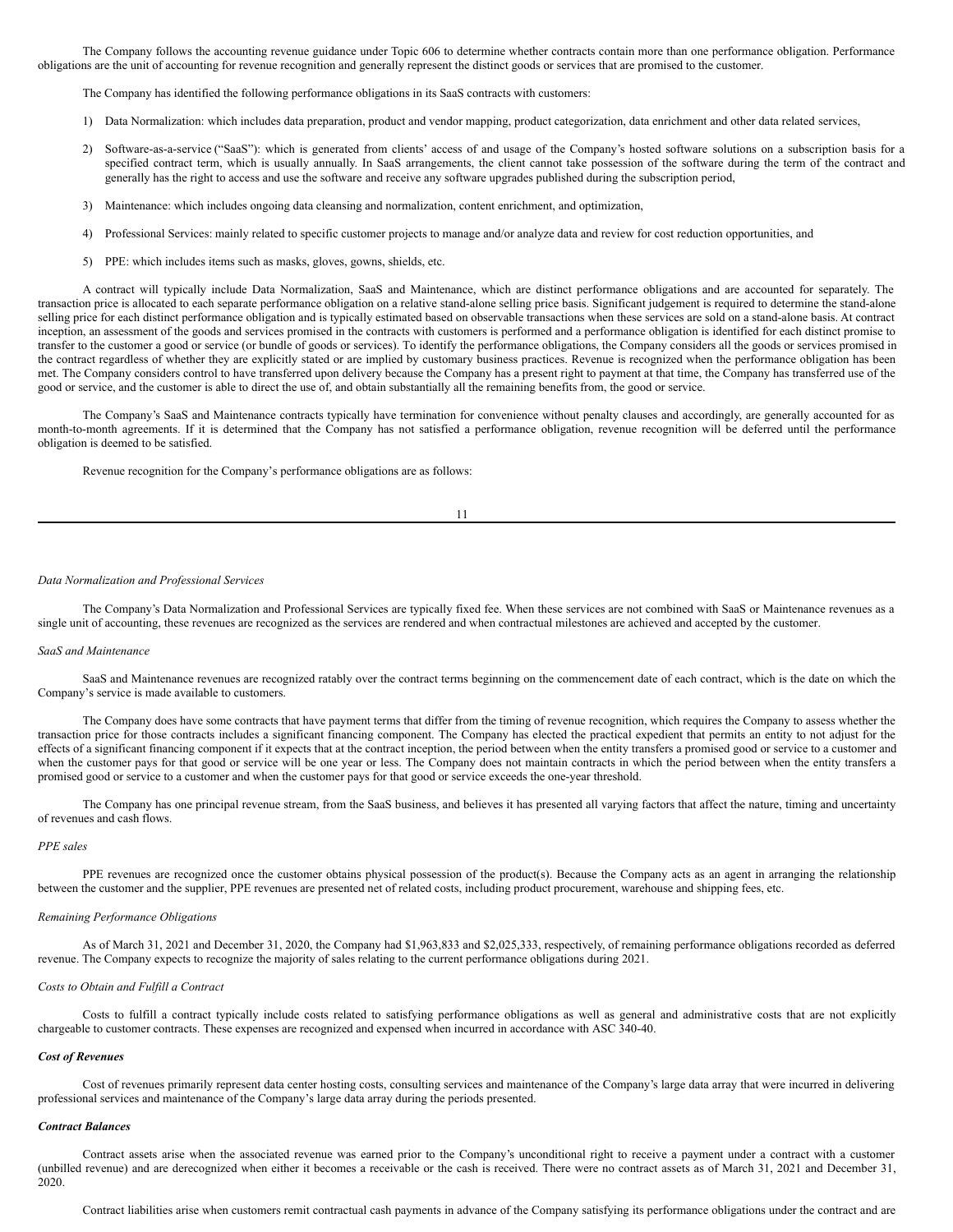derecognized when the revenue associated with the contract is recognized when the performance obligation is satisfied. Contract liabilities were \$\$1,963,833 and \$2,025,333 as of March 31, 2021 and December 31, 2020, respectively.

12

# *Income Taxes*

The Company uses the asset and liability method of accounting for income taxes in accordance with Accounting Standard Codification ("ASC") Topic 740, "Income Taxes." Under this method, income tax expense is recognized for the amount of: (i) taxes payable or refundable for the current year and (ii) deferred tax consequences of temporary differences resulting from matters that have been recognized in an entity's financial statements or tax returns. Deferred tax assets and liabilities are measured using enacted tax rates expected to apply to taxable income in the years in which those temporary differences are expected to be recovered or settled. The effect on deferred tax assets and liabilities of a change in tax rates is recognized in the results of operations in the period that includes the enactment date.

Valuation allowances are provided if, based upon the weight of available evidence, it is more likely than not that some or all of the deferred tax assets will not be realized. As of March 31, 2021 and December 31, 2020, the Company has evaluated available evidence and concluded that the Company may not realize all the benefits of its deferred tax assets; therefore, a valuation allowance has been established for its deferred tax assets.

ASC Topic 740-10-30 clarifies the accounting for uncertainty in income taxes recognized in an enterprise's financial statements and prescribes a recognition threshold and measurement attribute for the financial statement recognition and measurement of a tax position taken or expected to be taken in a tax return. ASC Topic 740-10-40 provides guidance on derecognition, classification, interest and penalties, accounting in interim periods, disclosure, and transition. The Company has no material uncertain tax positions for any of the reporting periods presented.

On March 27, 2020, the Coronavirus Aid, Relief, and Economic Security Act (the "CARES Act") was signed into law. The CARES Act, among other things, includes provisions relating to refundable payroll tax credits, deferment of employer side social security payments, net operating loss carryback periods, alternative minimum tax credit refunds, modifications to the net interest deduction limitations and technical corrections to tax depreciation methods for qualified improvement property. The Company continues to examine the impact that the tax changes in the CARES Act may have on its business but does not expect the impact to be material.

There was no income tax expense for the three months ended March 31, 2021 and 2020.

### *Stock-Based Compensation*

The Company accounts for stock-based compensation expense in accordance with the authoritative guidance on share-based payments. Under the provisions of the guidance, stock-based compensation expense is measured at the grant date based on the fair value of the option or warrant using a Black-Scholes option pricing model and is recognized as expense on a straight-line basis over the requisite service period, which is generally the vesting period.

The authoritative guidance also requires that the Company measures and recognizes stock-based compensation expense upon modification of the term of stock award. The stock-based compensation expense for such modification is accounted for as a repurchase of the original award and the issuance of a new award.

Calculating stock-based compensation expense requires the input of highly subjective assumptions, including the expected term of the stock-based awards, stock price volatility, and the pre-vesting option forfeiture rate. The Company estimates the expected life of options granted based on historical exercise patterns, which are believed to be representative of future behavior. The Company estimates the volatility of the Company's common stock on the date of grant based on historical volatility. The assumptions used in calculating the fair value of stock-based awards represent the Company's best estimates, but these estimates involve inherent uncertainties and the application of management's judgment. As a result, if factors change and the Company uses different assumptions, its stock-based compensation expense could be materially different in the future. In addition, the Company is required to estimate the expected forfeiture rate and only recognize expense for those shares expected to vest. The Company estimates the forfeiture rate based on historical experience of its stock-based awards that are granted, exercised and cancelled. If the actual forfeiture rate is materially different from the estimate, stock-based compensation expense could be significantly different from what was recorded in the current period. The Company also grants performance based restricted stock awards to employees and consultants. These awards will vest if certain employee\consultant-specific or company-designated performance targets are achieved. If minimum performance thresholds are achieved, each award will convert into a designated number of the Company's common stock. If minimum performance thresholds are not achieved, then no shares will be issued. Based upon the expected levels of achievement, stock-based compensation is recognized on a straight-line basis over the requisite service period. The expected levels of achievement are reassessed over the requisite service periods and, to the extent that the expected levels of achievement change, stockbased compensation is adjusted in the period of change and recorded on the statements of operations and the remaining unrecognized stock-based compensation is recorded over the remaining requisite service period. Refer to Note 7, Stockholders' Equity, for additional detail.

| I<br>I<br>×<br>v |
|------------------|

### *Loss Per Share*

The Company computes earnings (loss) per share in accordance with ASC 260, "Earnings per Share" which requires presentation of both basic and diluted earnings (loss) per share ("EPS") on the face of the income statement. Basic EPS is computed by dividing the loss available to common shareholders (numerator) by the weighted average number of shares outstanding (denominator) during the period. Diluted EPS gives effect to all dilutive potential common shares outstanding during the period using the treasury stock method and convertible preferred stock using the if-converted method. In computing diluted EPS, the average stock price for the period is used in determining the number of shares assumed to be purchased from the exercise of stock options or warrants. Diluted EPS excludes all dilutive potential shares if their effect is anti-dilutive.

### *Indemnification*

The Company provides indemnification of varying scope to certain customers against claims of intellectual property infringement made by third parties arising from the use of the Company's software. In accordance with authoritative guidance for accounting for guarantees, the Company evaluates estimated losses for such indemnification. The Company considers such factors as the degree of probability of an unfavorable outcome and the ability to make a reasonable estimate of the amount of loss. To date, no such claims have been filed against the Company and no liability has been recorded in its condensed consolidated financial statements.

As permitted under Delaware law, the Company has agreements whereby it indemnifies its officers and directors for certain events or occurrences while the officer or director is, or was, serving at the Company's request in such capacity. The maximum potential amount of future payments the Company could be required to make under these indemnification agreements is unlimited. In addition, the Company has directors' and officers' liability insurance coverage that is intended to reduce its financial exposure and may enable it to recover any payments above the applicable policy retention, should they occur.

In connection with the Class Action and derivative claims and investigations described in Note 6, Commitments and Contingencies, the Company is obligated to indemnify its officers and directors for costs incurred in defending against these claims and investigations.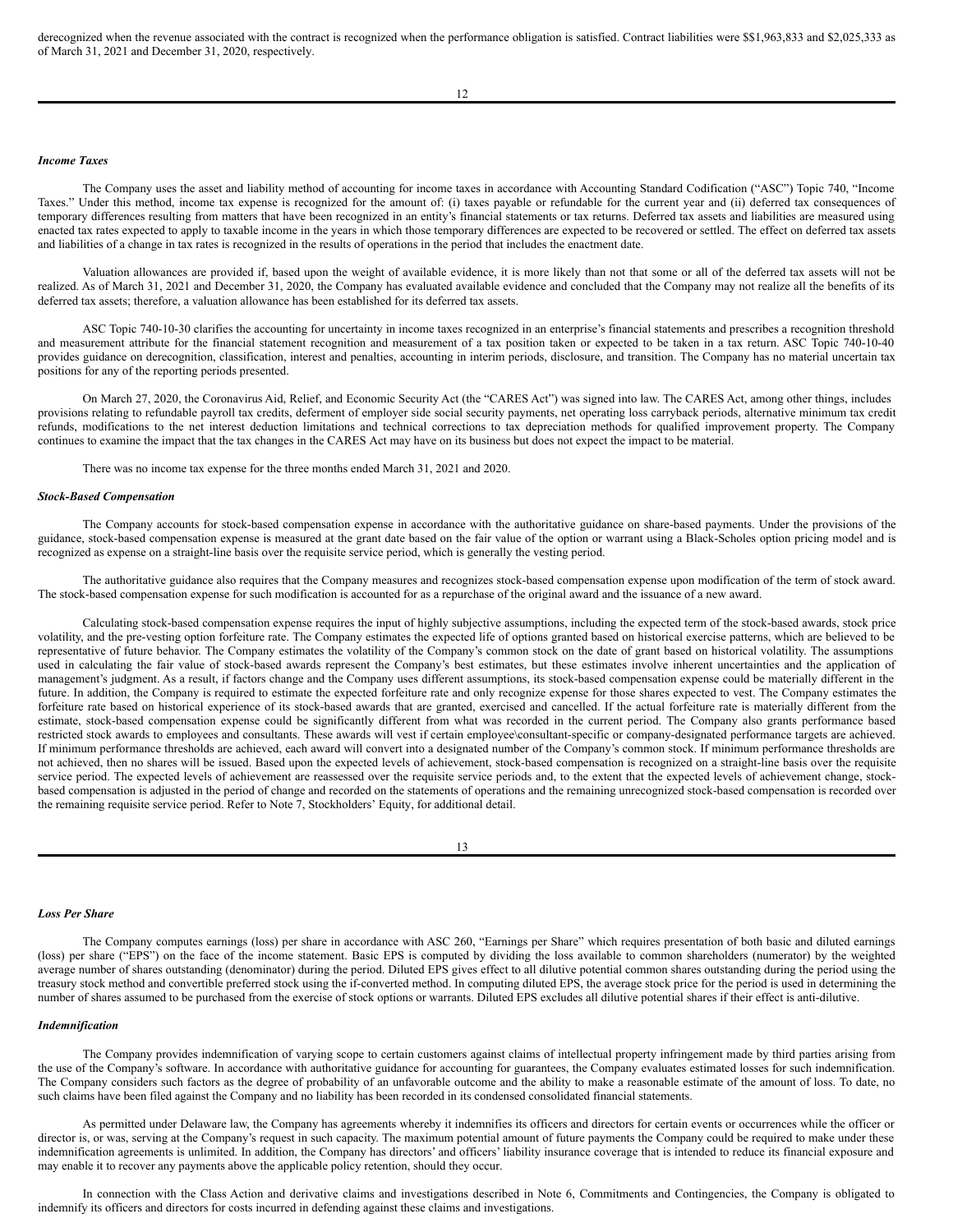#### *Contingencies*

The Company records a liability when the Company believes that it is both probable that a loss has been incurred and the amount can be reasonably estimated. If the Company determines that a loss is reasonably possible, and the loss or range of loss can be estimated, the Company discloses the possible loss in the notes to the consolidated financial statements. The Company reviews the developments in its contingencies that could affect the amount of the provisions that has been previously recorded, and the matters and related possible losses disclosed. The Company adjusts provisions and changes to its disclosures accordingly to reflect the impact of negotiations, settlements, rulings, advice of legal counsel, and updated information. Significant judgment is required to determine both the probability and the estimated amount.

Legal costs associated with loss contingencies are accrued based upon legal expenses incurred by the end of the reporting period.

#### *Use of Estimates*

The preparation of consolidated financial statements in conformity with GAAP requires management to make estimates and assumptions that affect the amounts reported and disclosed in the consolidated financial statements and accompanying notes. The Company regularly evaluates estimates and assumptions related to the allowance for doubtful accounts, the estimated useful lives and recoverability of long-lived assets, stock-based compensation, goodwill, and deferred income tax asset valuation allowances. The Company bases its estimates and assumptions on current facts, historical experience and various other factors that it believes to be reasonable under the circumstances, the results of which form the basis for making judgments about the carrying values of assets and liabilities and the accrual of costs and expenses that are not readily apparent from other sources. The actual results experienced by the Company may differ materially and adversely from the Company's estimates. To the extent there are material differences between the estimates and the actual results, future results of operations will be affected. Actual results could differ materially from those estimates.

### *Recently Issued Accounting Pronouncements*

From time to time, new accounting pronouncements are issued by FASB that are adopted by the Company as of the specified effective date. If not discussed, management believes that the impact of recently issued standards, which are not yet effective, will not have a material impact on the Company's financial statements upon adoption.

### **Note 4. Loans Payable**

### *Receipt of CARES funding*

On May 5, 2020, the Company obtained a \$293,972 unsecured loan payable through the Paycheck Protection Program ("PPP"), which was enacted as part of the Coronavirus Aid, Relief and Economic Security Act (the "CARES ACT"). The funds were received from Bank of America through a loan agreement pursuant to the CARES Act. The CARES Act was established in order to enable small businesses to pay employees during the economic slowdown caused by COVID-19 by providing forgivable loans to qualifying businesses for up to 2.5 times their average monthly payroll costs. The amount borrowed under the CARES Act and used for payroll costs, rent, mortgage interest, and utility costs during the 24 week period after the date of loan disbursement is eligible to be forgiven provided that (a) the Company uses the PPP Funds during the eight week period after receipt thereof, and (b) the PPP Funds are only used to cover payroll costs (including benefits), rent, mortgage interest, and utility costs. While the full loan amount may be forgiven, the amount of loan forgiveness will be reduced if, among other reasons, the Company does not maintain staffing or payroll levels or less than 60% of the loan proceeds are used for payroll costs. Principal and interest payments on any unforgiven portion of the PPP Funds (the "PPP Loan") will be deferred to the date the SBA remits the borrower's loan forgiveness amount to the lender or, if the borrower does not apply for loan forgiveness, 10 months after the end of the borrower's loan forgiveness period for six months and will accrue interest at a fixed annual rate of 1.0% and carry a two year maturity date. There is no prepayment penalty on the CARES Act Loan. The Company expects the loan to be fully forgiven.

On March 17, 2021, we received \$139,595 in financing from the U.S. government's Payroll Protection Program ("PPP"). We entered into a loan agreement with Bank of America. This loan agreement was pursuant to the CARES Act. The CARES Act was established in order to enable small businesses to pay employees during the economic slowdown caused by COVID-19 by providing forgivable loans to qualifying businesses for up to 2.5 times their average monthly payroll costs. The amount borrowed under the CARES Act is eligible to be forgiven provided that (a) the Company uses the PPP Funds during the eight week period after receipt thereof, and (b) the PPP Funds are only used to cover payroll costs (including benefits), rent, mortgage interest, and utility costs. The amount of loan forgiveness will be reduced if, among other reasons, the Company does not maintain staffing or payroll levels. Principal and interest payments on any unforgiven portion of the PPP Funds (the "PPP Loan") will be deferred for six months and will accrue interest at a fixed annual rate of 1.0% and carry a two year maturity date. There is no prepayment penalty on the CARES Act Loan.

### **Note 5. Leases**

#### *Operating Leases*

The Company's principal executive office in New York City is under a month to month arrangement. The Company also had a lease in Greenwich, CT which expired in March 2020 and is now month-to-month.

The Company has operating leases for corporate, business and technician offices. Leases with a probable term of 12 months or less, including month-to-month agreements, are not recorded on the condensed consolidated balance sheet, unless the arrangement includes an option to purchase the underlying asset, or an option to renew the arrangement, that the Company is reasonably certain to exercise (short-term leases). The Company recognizes lease expense for these leases on a straight-line bases over the lease term. The Company's only two remaining leases are month-to-month. As a practical expedient, the Company elected, for all office and facility leases, not to separate nonlease components (common-area maintenance costs) from lease components (fixed payments including rent) and instead to account for each separate lease component and its associated non-lease components as a single lease component. The Company uses its incremental borrowing rate for purposes of discounting lease payments.

As of March 31, 2021 and December 31, 2020, assets recorded under operating leases were \$0. Operating lease right of use assets and lease liabilities are recognized at the lease commencement date based on the present value of lease payments over the lease term. The discount rate used to determine the commencement date present value of lease payment is the Company's incremental borrowing rate, which is the rate incurred to borrow on a collateralized basis over a similar term at an amount equal to the lease payments in a similar economic environment. Certain adjustments to the right-of-use asset may be required for items such as initial direct costs paid or incentives received.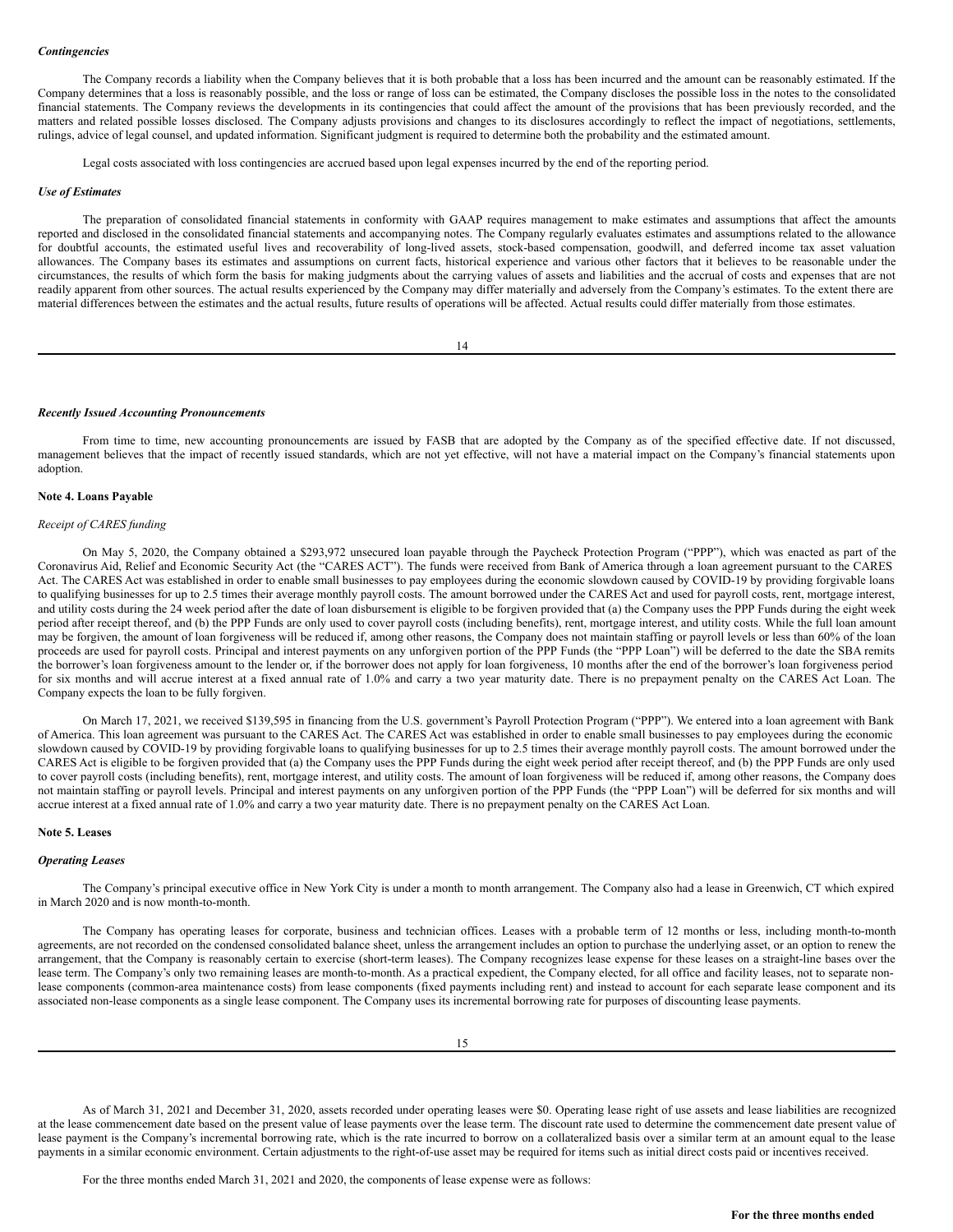|                      |      | March.       |                              |  |  |
|----------------------|------|--------------|------------------------------|--|--|
|                      | 2021 |              | 2020                         |  |  |
| Operating lease cost |      | 20,714       | 9,425                        |  |  |
| Total lease cost     |      | 20,714<br>14 | $A \cap \mathcal{L}$<br>,425 |  |  |

**March 31,**

Other information related to leases was as follows:

|                                                                                   |      | For the three months ended<br>March 31, |          |  |  |  |  |  |  |
|-----------------------------------------------------------------------------------|------|-----------------------------------------|----------|--|--|--|--|--|--|
|                                                                                   | 2021 |                                         | 2020     |  |  |  |  |  |  |
| Cash paid for amounts included in the measurement of operating lease liabilities: |      |                                         |          |  |  |  |  |  |  |
| Operating cash flows for operating leases                                         |      | $\sim$                                  | 9.425    |  |  |  |  |  |  |
|                                                                                   |      |                                         |          |  |  |  |  |  |  |
| Weighted average remaining lease term (months) – operating leases                 |      |                                         | $\Omega$ |  |  |  |  |  |  |
|                                                                                   |      |                                         |          |  |  |  |  |  |  |
| Weighted average discount rate – operating leases                                 | N/A  |                                         | N/A      |  |  |  |  |  |  |
|                                                                                   |      |                                         |          |  |  |  |  |  |  |

As of March 31, 2021, the Company has no additional operating leases, other than that noted above, and no financing leases.

### **Note 6. Commitments and Contingencies**

In conducting our business, we may become involved in legal proceedings. We will accrue a liability for such matters when it is probable that a liability has been incurred and the amount can be reasonably estimated. When only a range of possible loss can be established, the most probable amount in the range is accrued. If no amount within this range is a better estimate than any other amount within the range, the minimum amount in the range is accrued. The accrual for a litigation loss contingency might include, for example, estimates of potential damages, outside legal fees and other directly related costs expected to be incurred.

On April 29, 2020, a securities class action case was filed in the United States District Court for the Southern District of New York against us and our CEO. The action is captioned Daniel Yannes, individually and on behalf of all others similarly situated, Plaintiff vs. SCWorx Corp. and Marc S. Schessel, Defendants.

On May 27, 2020, a second securities class was filed in the United States District Court for the Southern District of New York against us and our CEO. The action is captioned Caitlin Leeburn, individually and on behalf of all others similarly situated, Plaintiff v. SCWorx Corp. and Marc S. Schessel, Defendants.

On June 23, 2020, a third securities class was filed in the United States District Court for the Southern District of New York against us and our CEO. The action is captioned Jonathan Charles Leonard, individually and on behalf of all others similarly situated, Plaintiff v. SCWorx Corp. and Marc S. Schessel, Defendants.

All three lawsuits allege that our company and our CEO mislead investors in connection with our April 13, 2020 press release with respect to the sale of COVID-19 rapid test kits. The plaintiffs in these actions are seeking unspecified monetary damages. These three class actions were consolidated on September 18, 2020 and Daniel Yannes was designated lead plaintiff. A consolidated Amended Complaint ("CAC") was filed on October 19, 2020. The Defendants filed a motion to dismiss the CAC on November 18, 2020, and the briefing on that motion was complete on January 8, 2021. We are still awaiting a ruling on the motion, and we intend to continue vigorously defending against this lawsuit.

On June 15, 2020, a shareholder derivative claim was filed in the United States District Court for the Southern District of New York against Marc S. Schessel, Steven Wallitt (current directors), and Robert Christie and Charles Miller (former directors) ("Director Defendants"). The action is captioned Javier Lozano, derivatively on behalf of SCWorx Corp., Plaintiff, v. Marc S. Schessel, Charles K. Miller, Steven Wallitt, Defendants, and SCWorx Corp., Nominal Defendant. This lawsuit alleges that the Director Defendants breached their fiduciary duties to the Company, including by misleading investors in connection with our April 13, 2020 press release with respect to the sale of COVID-19 rapid test kits, failing to correct false and misleading statements and failing to implement proper disclosure and internal controls. The Plaintiff, on our behalf, is seeking an award of monetary damages, improvements in our disclosure and internal controls, and legal fees. The Director Defendants intend to vigorously defend against these proceedings. This derivative action is also still pending, and the plaintiff in such action has agreed to voluntarily stay the case until a ruling on a motion to dismiss, which we intend to file in the securities class action case.

On August 21, 2020, a shareholder derivative claim was filed in the United States District Court for the Southern District of New York against Marc S. Schessel, Steven Wallitt (current directors), and Robert Christie and Charles Miller (former directors) ("Director Defendants"). The action is captioned Josstyn Richter, derivatively on behalf of SCWorx Corp., Plaintiff, v. Marc S. Schessel, Charles K. Miller, Steven Wallitt, Defendants, and SCWorx Corp., Nominal Defendant. This lawsuit alleges that the Director Defendants breached their fiduciary duties to the Company, including by misleading investors in connection with our April 13, 2020 press release with respect to the sale of COVID-19 rapid test kits, failing to correct false and misleading statements and failing to implement proper disclosure and internal controls. The Plaintiff, on our behalf, is seeking an award of monetary damages, improvements in our disclosure and internal controls, and legal fees. The Director Defendants intend to vigorously defend against these proceedings.

On August 27, 2020, the Lozano and Richter derivative actions were consolidated and jointly stayed until a ruling on a motion to dismiss which we filed in the securities class action case.

On September 30, 2020, a shareholder derivative action was filed in the Supreme Court State of New York, New York County against Marc S. Schessel and Steven Wallitt (current directors) and Charles Miller (a former director). The action is captioned Hemrita Zarins, derivatively on behalf of SCWorx Corp. v. Marc S. Schessel, Charles Miller, Steven Wallitt and SCWorx, Nominal Defendant. This lawsuit alleges that the Director Defendants breached their fiduciary duties to the Company, including by misleading investors in connection with the Company's April 13, 2020 press release with respect to the sale of COVID-19 rapid test kits, failing to correct false and misleading statements and failing to implement proper disclosure and internal controls. The Plaintiff, on our behalf, is seeking an award of monetary damages, improvements in our disclosure and internal controls, and legal fees. On October 28,2020, Zarins withdrew this action and refiled an action in the Chancery Court in the State of Delaware on October 29, 2020. Zarins named as Defendants Marc S. Schessel, Robert Christie (a former director), Steven Wallitt and SCWorx, Nominal Defendant. The allegations, as well as the relief sought, in the Delaware Chancery Court proceeding are substantially the same as that filed in the New York State Action. This action has been stayed pending the ruling on the motion to dismiss in the aforementioned securities class action. The Director Defendants intend to vigorously defend against these proceedings.

In addition, following the April 13, 2020 press release and related disclosures (related to COVID-19 rapid test kits), the Securities and Exchange Commission made an inquiry regarding the disclosures we made in relation to the transaction involving COVID-19 test kits. On April 22, 2020, the Securities and Exchange Commission ordered that trading in the securities of our company be suspended because of "questions and concerns regarding the adequacy and accuracy of publicly available information in the marketplace" (the "SEC Trading Halt"). The SEC Trading Halt expired May 5, 2020, at 11:59 PM EDT. We have cooperated fully with the SEC's investigation and will continue to do so as and when requested.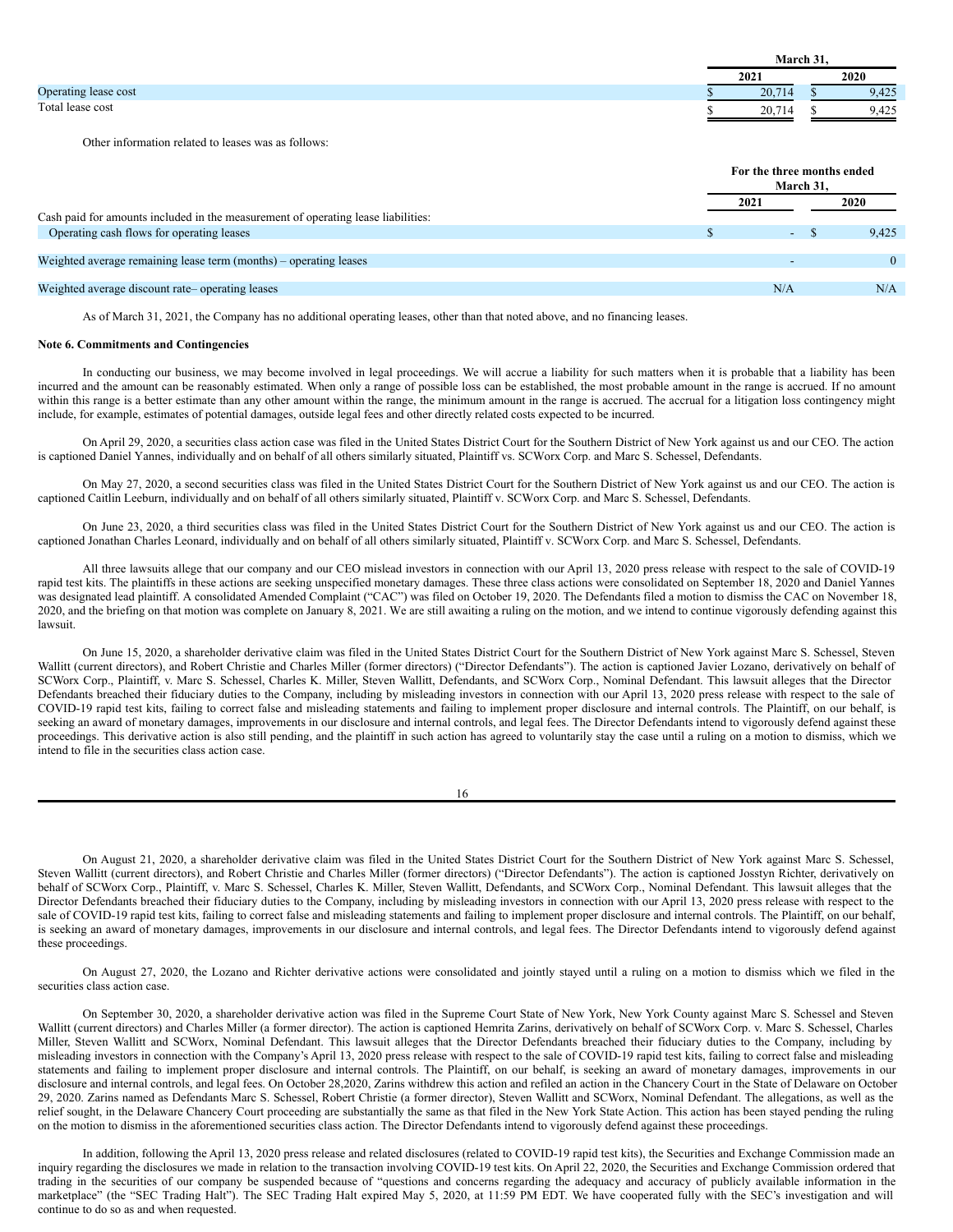In April 2020, we received related inquiries from The Nasdaq Stock Market and the Financial Industry Regulatory Authority (FINRA). We have been fully cooperating with these agencies and providing information and documents, as requested. On May 5, 2020, the Nasdaq Stock Market informed us that it had initiated a "T12 trading halt," which means the halt will remain in place until we have fully satisfied Nasdaq's request for additional information. We fully cooperated with Nasdaq and responded to all of Nasdaq's information requests as they were issued. The T12 trading halt was lifted on August 10, 2020.

Also in April 2020, we were contacted by the U.S. Attorney's Office for the District of New Jersey, which is seeking information and documents from our officers and directors relating primarily to the April 13, 2020 press release concerning COVID-19 rapid test kits. We have cooperated fully with the U.S. Attorney's Office in its investigation and will continue to do so as and when requested.

In connection with these actions and investigations, the Company is obligated to indemnify its officers and directors for costs incurred in defending against these claims and investigations. Because the Company currently does not have the resources to pay for these costs, its directors and officers liability insurance carrier has agreed to indemnify these persons even though the \$750,000 retention under such policy has not yet been met. The Company estimates it is currently obligated to pay approximately \$700,000 of the retention, which payments could have a material adverse effect on the Company.

## **David Klarman v. SCWorx Corp. f/k/a Alliance MMA, Inc., Index No. 619536/2019 (N.Y. State Sup. Ct., Suffolk County)**

On October 3, 2019, David Klarman, a former employee of Alliance, served a complaint against SCWorx seeking \$400,000.00 for a breach of his employment agreement with Alliance. Klarman claims that Alliance ceased paying him his salary in March 2018 as well as other alleged contractual benefits. SCWorx does not believe that it owes the amount demanded and intends to vigorously defend against these claims. On March 6, 2020, SCWorx filed an answer and counterclaims against Mr. Klarman. On September 18, 2020, the Court granted Klarman's counsel's motion to withdraw as counsel due to "irreconcilable differences." The Court stayed the case for 45 days after service of the Court's order. Mr. Klarman's wife, Marie Klarman, Esq., filed a Notice of Appearance on November 6, 2020 and filed a motion on November 9, 2020 seeking various forms of relief -- in violation of the Court's Individual Rules and the Commercial Division Rules. We opposed Klarman's motion on December 31, 2020 and the case was marked fully submitted on January 21, 2021. By Decision and Order dated March 26, 2021, the Court granted Klarman's motion to dismiss four (4) of fourteen (14) defenses, denied Klarman's motion to dismiss SCWorx's counterclaims against him; denied Klarman's motion for summary judgment and denied Klarman's motion to strike allegations contained in the Affirmative Defenses and Counterclaims based on his contention that such allegations were "scandalous" or prejudicial. On April 7, 2021, Klarman filed a Reply to the Counterclaims, denying the material allegations and interposed numerous affirmative defenses. The Court has issued a preliminary conference order, setting a discovery cut-off of October 2022.

At this time, we are unable to predict the duration, scope, or possible outcome of these investigations and lawsuits.

#### **Note 7. Stockholders' Equity**

*Authorized Shares*

The Company has 45,000,000 Common shares and 900,000 Series A convertible preferred shares authorized with a par value of \$0.001 per share.

#### *Common Stock*

# *Issuance of Shares Pursuant to Conversion of Series A Preferred Stock*

During February 2021, the Company issued 52,632 shares of common stock to a holder of its Series A Convertible Preferred Stock upon the conversion of 20,000 of such shares of Series A Convertible Preferred Stock.

### *Issuance of Shares for Equity Financing*

On January 6, 2021, The Company issued 72,369 shares of common stock and 90,461 5 year warrants to purchase shares of common stock at \$4.00 per share pursuant to the prior receipt of \$275,000 in equity financing.

# *Issuance of Shares for Vested Restricted Stock Units*

Between January 25, 2021 and February 8, 2021, the company issued a total of 8,832 shares of common stock to holders of fully vested restricted stock units.

### *Equity Financing*

During May 2020, the Company received \$515,000 of a committed \$565,000 from the sale of 135,527 shares of common stock (at a price of \$3.80 per share) and warrants to purchase 169,409 shares of common stock, at an exercise price of \$4.00 per share. As of March 31, 2021, the full amount has not been received and only \$415,000 worth of the shares and warrants have been issued. The remaining \$125,000 is included in equity financing within current liabilities on the consolidated balance sheet.

| I<br>×<br>w<br>۹ |  |
|------------------|--|
|                  |  |

#### *Stock Incentive Plan*

The number of shares of the Company's common stock that are issuable pursuant to warrant and stock option grants with time-based vesting as of and for the three months ended March 31, 2020 were:

| <b>Warrant Grants</b>                         |                                                        | <b>Stock Option Grants</b>                   |                                                        | <b>Stock Units</b>                                             |
|-----------------------------------------------|--------------------------------------------------------|----------------------------------------------|--------------------------------------------------------|----------------------------------------------------------------|
| Number of<br>shares<br>subject to<br>warrants | Weighted-<br>average<br>exercise<br>price per<br>share | Number of<br>shares<br>subject to<br>options | Weighted-<br>average<br>exercise<br>price per<br>share | Number of<br>shares<br>subject to<br>restricted<br>stock units |

**Restricted**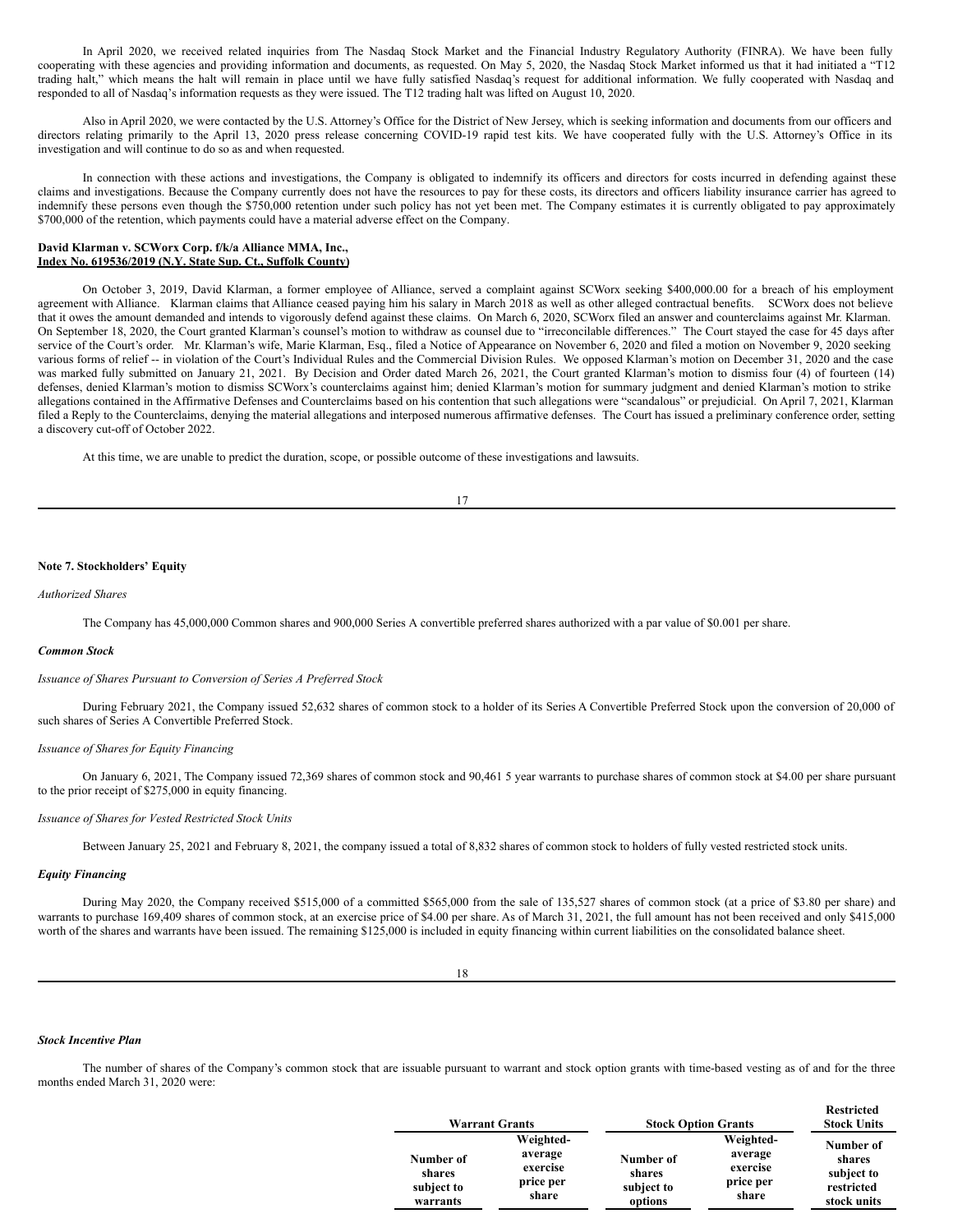| Balance at December 31, 2020  | 672,459 | 8.09 | 118.388                  | 3.25 | 2,301,053 |
|-------------------------------|---------|------|--------------------------|------|-----------|
| Granted                       | 90.461  | 4.00 | -                        |      |           |
| Exercised                     |         |      | $\overline{\phantom{0}}$ |      | (8,832)   |
| Expired                       |         |      | $\overline{\phantom{0}}$ |      | (64, 583) |
| Balance at March 31, 2021     | 762,920 | 7.60 | 118.388                  | 3.25 | 2.227.638 |
| Exercisable at March 31, 2021 | 762,920 | 7.60 | 118.388                  | 3.25 | 2.227.638 |

The Company has classified the warrant as having Level 2 inputs, and has used the Black-Scholes option-pricing model to value the warrant. The fair value at the issuance dates for the above warrant was based upon the following management assumptions:

|                            | <b>Issuance date</b> |
|----------------------------|----------------------|
| Risk-free interest rate    | 0.49%                |
| Expected dividend yield    | $-1/2$               |
| Expected volatility        | 100%                 |
| Term                       | 5 years              |
| Fair value of common stock | 1.95                 |
|                            |                      |

The Company's outstanding warrants and options at March 31, 2021 are as follows:

|                             | <b>Warrants Outstanding</b>  |                                                                               |                                                  |                              | <b>Warrants Exercisable</b>                      |                        |
|-----------------------------|------------------------------|-------------------------------------------------------------------------------|--------------------------------------------------|------------------------------|--------------------------------------------------|------------------------|
| <b>Exercise Price Range</b> | <b>Number</b><br>Outstanding | <b>Weighted Average</b><br>Remaining<br><b>Contractual Life</b><br>(in years) | <b>Weighted Average</b><br><b>Exercise Price</b> | <b>Number</b><br>Exercisable | <b>Weighted Average</b><br><b>Exercise Price</b> | <b>Intrinsic Value</b> |
| $3.80 - $141.17$<br>\$      | 762,920                      | 3.04                                                                          | 7.60                                             | 762,920                      | 7.60                                             |                        |
|                             | <b>Options Outstanding</b>   | <b>Weighted Average</b><br>Remaining                                          |                                                  |                              | <b>Options Exercisable</b>                       |                        |
|                             | <b>Number</b>                | <b>Contractual Life</b>                                                       | <b>Weighted Average</b>                          | <b>Number</b>                | <b>Weighted Average</b>                          |                        |
| <b>Exercise Price Range</b> | Outstanding                  | (in years)                                                                    | <b>Exercise Price</b>                            | <b>Exercisable</b>           | <b>Exercise Price</b>                            | <b>Intrinsic Value</b> |
| \$<br>$2.64 - $28.50$       | 118,388                      | 3.36                                                                          | 3.25<br>\$.                                      | 118,388                      | S<br>3.25                                        |                        |
|                             |                              |                                                                               | 19                                               |                              |                                                  |                        |

As of March 31, 2021 and December 31, 2020, the total unrecognized expense for unvested stock options and restricted stock awards was approximately \$2 million and \$2.5 million, respectively, to be recognized over a one to three year period from the date of grant.

Stock-based compensation expense for the three months ended March 31, 2021 and 2020 was as follows:

|                                  | For the three months ended |  |         |
|----------------------------------|----------------------------|--|---------|
|                                  | March 31                   |  |         |
|                                  | 2021                       |  | 2020    |
| Stock-based compensation expense | 500.718                    |  | 367,600 |

Stock-based compensation expense categorized by the equity components for the three months ended March 31, 2021 and 2020 was as follows:

|              | For the three months ended | March 31. |         |
|--------------|----------------------------|-----------|---------|
|              | 2021                       |           | 2020    |
| Common stock | 500,7<br>.718              |           | 367,600 |
| Total        | 500.7                      |           | 367,600 |

### **Note 8. Net Loss per Share**

Basic net loss per share is computed by dividing net loss for the period by the weighted average shares of common stock outstanding during each period. Diluted net loss per share is computed by dividing net loss for the period by the weighted average shares of common stock, common stock equivalents and potentially dilutive securities outstanding during each period. The Company uses the treasury stock method to determine whether there is a dilutive effect of outstanding option grants.

The following securities were excluded from the computation of diluted net loss per share for the periods presented because including them would have been antidilutive:

|                                | For the three months ended<br>March 31, |           |
|--------------------------------|-----------------------------------------|-----------|
|                                | 2021                                    | 2020      |
| Stock options                  | 118,388                                 | 338,595   |
| Warrants                       | 762,920                                 | 1,311,916 |
| Total common stock equivalents | 881,308                                 | .650,511  |

### **Note 9. Related Party Transactions**

At March 31, 2021 and December 31, 2020 Company had amounts due to officers in the amount of \$153,838.

During April, 2020, a company affiliated with a shareholder advanced \$475,000 in cash to the supplier of test kits for their purchase. The amount due is recorded in shareholder advance.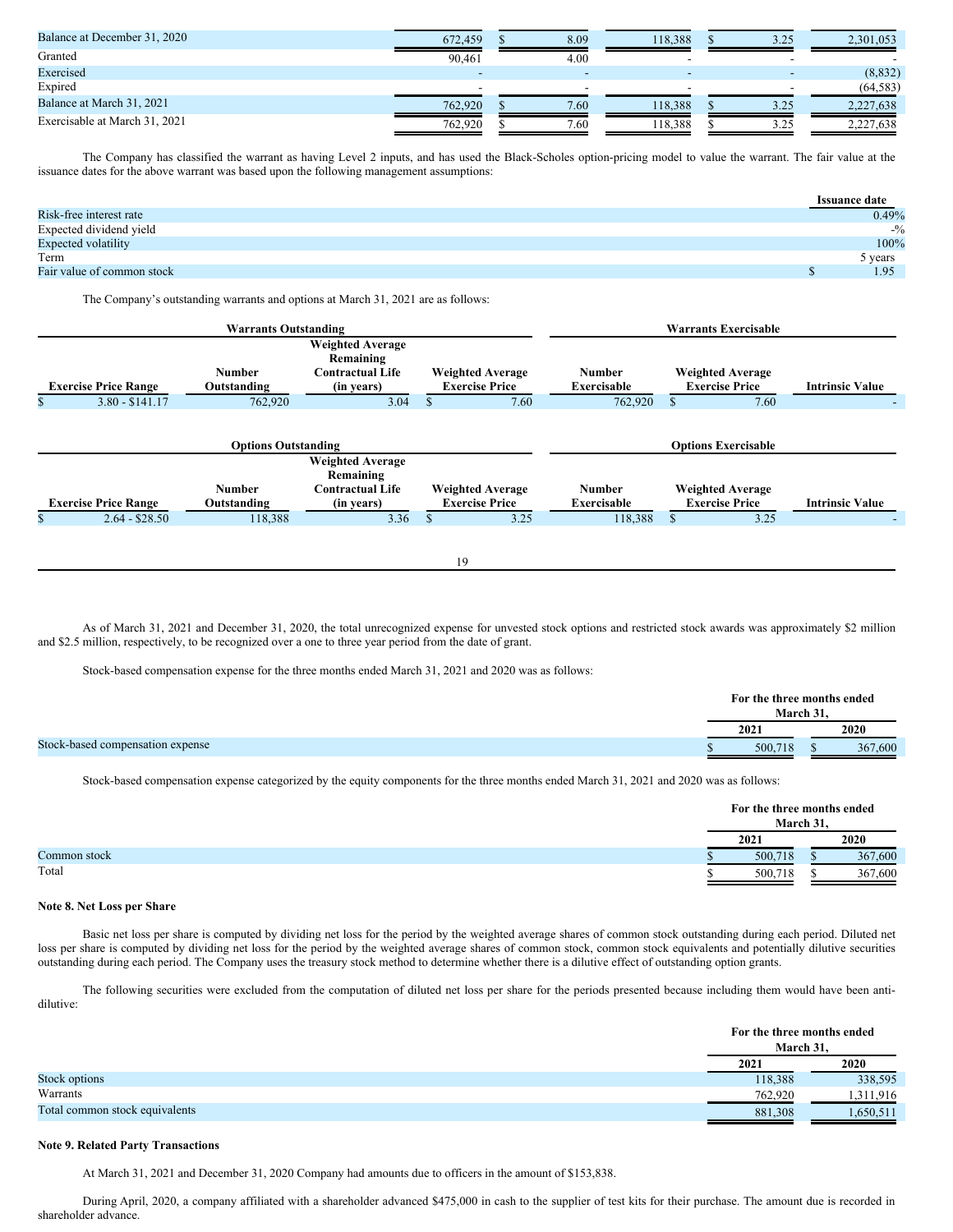### **Note 10. Subsequent Events**

We have evaluated all events that occurred after the balance sheet date through the date when our financial statements were issued to determine if they must be reported. Management has determined that there were no additional reportable subsequent events to be disclosed.

20

### <span id="page-15-0"></span>**Item 2. Management's Discussion and Analysis of Financial Condition and Results of Operations**

You should read the following discussion of our financial condition and results of operations in conjunction with our unaudited condensed consolidated financial statements and the related notes included in Item 1, "Financial Statements" of this Form 10-Q. In addition to our historical unaudited condensed consolidated financial information, the following discussion contains forward-looking statements that reflect our plans, estimates, and beliefs which involves risk, uncertainty and assumptions. Our actual results could differ materially from those discussed in the forward-looking statements. Factors that could cause or contribute to these differences include those discussed *below and elsewhere in this Form 10-Q.*

# **Corporate Information**

SCWorx, LLC (n/k/a SCW FL Corp.) ("SCW LLC") was a privately held limited liability company which was organized in Florida on November 17, 2016. On December 31, 2017, SCW LLC acquired Primrose Solutions, LLC ("Primrose"), a Delaware limited liability company, which became its wholly-owned subsidiary and focused on developing functionality for the software now used and sold by SCWorx Corp. (the "Company" or "SCWorx"). The majority interest holders of Primrose were interest holders of SCW LLC and based upon Staff Accounting Bulletin Topic 5G, the technology acquired has been accounted for at predecessor cost of \$0. To facilitate the planned acquisition by Alliance MMA, Inc., a Delaware corporation ("Alliance"), on June 27, 2018, SCW LLC merged with and into a newly-formed entity, SCWorx Acquisition Corp., a Delaware corporation ("SCW Acquisition"), with SCW Acquisition being the surviving entity. Subsequently, on August 17, 2018, SCW Acquisition changed its name to SCWorx Corp. On November 30, 2018, our company and certain of our stockholders agreed to cancel 6,510 shares of common stock. In June 2018, we began to collect subscriptions for common stock. From June to November 2018, we collected \$1,250,000 in subscriptions and issued 3,125 shares of common stock to new third-party investors. In addition, on February 1, 2019, (i) SCWorx Corp. (f/k/a SCWorx Acquisition Corp.) changed its name to SCW FL Corp. (to allow Alliance to change its name to SCWorx Corp.) and (ii) Alliance acquired SCWorx Corp. (n/k/a SCW FL Corp.) in a stock-for-stock exchange transaction and changed Alliance's name to SCWorx Corp., which is our company's current name, with SCW FL Corp. becoming our subsidiary. On March 16, 2020, in response to the COVID-19 pandemic, SCWorx established a wholly-owned subsidiary, Direct-Worx, LLC.

Our principal executive offices are located at 590 Madison Avenue, 21<sup>st</sup> Floor, New York, New York, 10022. Our telephone number is (844) 472-9679. The Company also had a lease in Greenwich, CT which expired in March 2020 and is now month-to-month.

In this Quarterly Report, the terms "SCWorx," the "Company," "we," "us" and "our" refer to SCWorx Corp., a Delaware corporation, unless the context requires otherwise. Unless specified otherwise, the historical financial results in this Annual Report are those of our company and our subsidiaries on a consolidated basis.

#### **Our Business**

SCWorx is a provider of data content and services related to the repair, normalization and interoperability of information for healthcare providers and big data analytics for the healthcare industry.

SCWorx has developed and markets health information technology solutions and associated services that improve healthcare processes and information flow within hospitals. SCWorx's software platform enables healthcare providers to simplify, repair, and organize its data ("data normalization"), allows the data to be utilized across multiple internal software applications ("interoperability") and provides the basis for sophisticated data analytics ("big data"). SCWorx's solutions are designed to improve the flow of information quickly and accurately between the existing supply chain, electronic medical records, clinical systems, and patient billing functions. The software is designed to achieve multiple operational benefits such as supply chain cost reductions, decreased accounts receivables aging, accelerated and more accurate billing, contract optimization, increased supply chain management and cost visibility, synchronous Charge Description Master ("CDM") and control of vendor rebates and contract administration fees.

SCWorx empowers healthcare providers to maintain comprehensive access and visibility to an advanced business intelligence that enables better decision-making and reductions in product costs and utilization, ultimately leading to accelerated and accurate patient billing. SCWorx's software modules perform separate functions as follows:

virtualized Item Master File repair, expansion and automation;

- CDM management;
- contract management;
- request for proposal automation;
- rebate management;
- big data analytics modeling; and
- data integration and warehousing.

SCWorx continues to provide transformational data-driven solutions to some of the finest, most well-respected healthcare providers in the United States. Clients are geographically dispersed throughout the country. Our focus is to assist healthcare providers with issues they have pertaining to data interoperability.

SCWorx's software solutions are delivered to clients within a fixed term period, typically a three-to-five-year contracted term, where such software is hosted in SCWorx data centers (Amazon Web Service's "AWS" or RackSpace) and accessed by the client through a secure connection in a software as a service ("SaaS") delivery method.

SCWorx currently sells its solutions and services in the United States to hospitals and health systems through its direct sales force and its distribution and reseller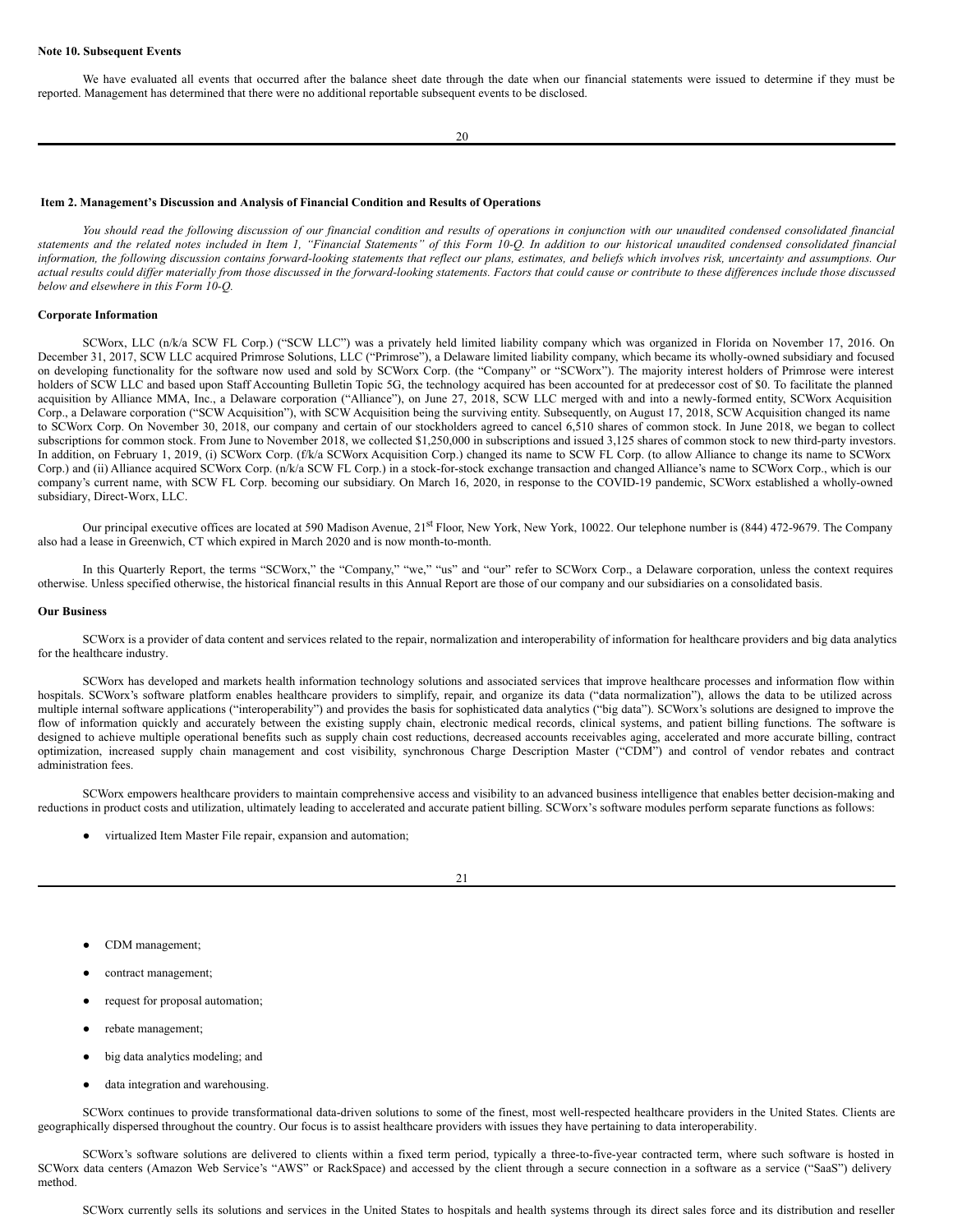#### partnerships.

SCWorx, as part of the acquisition of Alliance MMA, operates an online event ticketing platform focused on serving regional MMA ("mixed martial arts") promotions.

We currently host our solutions, serve our customers, and support our operations in the United States through an agreement with a third party hosting and infrastructure provider, RackSpace. We incorporate standard IT security measures, including but not limited to; firewalls, disaster recovery, backup, etc. Our operations are dependent upon the integrity, security and consistent operation of various information technology systems and data centers that process transactions, communication systems and various other software applications used throughout our operations. Disruptions in these systems could have an adverse impact on our operations. We could encounter difficulties in developing new systems or maintaining and upgrading existing systems. Such difficulties could lead to significant expenses or to losses due to disruption in our business operations.

In addition, our information technology systems are subject to the risk of infiltration or data theft. The techniques used to obtain unauthorized access, disable or degrade service, or sabotage information technology systems change frequently and may be difficult to detect or prevent over long periods of time. Moreover, the hardware, software or applications we develop or procure from third parties may contain defects in design or manufacture or other problems that could unexpectedly compromise the security of our information systems. Unauthorized parties may also attempt to gain access to our systems or facilities through fraud or deception aimed at our employees, contractors or temporary staff. In the event that the security of our information systems is compromised, confidential information could be misappropriated, and system disruptions could occur. Any such misappropriation or disruption could cause significant harm to our reputation, lead to a loss of sales or profits or cause us to incur significant costs to reimburse third parties for damages.

### **Impact of the COVID-19 Pandemic**

The Company's operations and business have experienced disruption due to the unprecedented conditions surrounding the COVID-19 pandemic which spread throughout the United States and the world. The New York and New Jersey area, where the Company is headquartered, was at one of the early epicenters of the coronavirus outbreak in the United States. The outbreak adversely impacted new customer acquisition. The Company has followed the recommendations of local health authorities to minimize exposure risk for its team members since the outbreak.

 $22$ 

In addition, the Company's customers (hospitals) also experienced extraordinary disruptions to their businesses and supply chains, while experiencing unprecedented demand for health care services related to COVID-19. As a result of these extraordinary disruptions to the Company's customers' business, the Company's customers were focused on meeting the nation's health care needs in response to the COVID-19 pandemic. As a result, the Company believes that its customers were not able to focus resources on expanding the utilization of the Company's services, which has adversely impacted the Company's growth prospects, at least until the adverse effects of the pandemic subside. In addition, the financial impact of COVID-19 on the Company's hospital customers could cause the hospitals to delay payments due to the Company for services, which could negatively impact the Company's cash flows.

The Company sought to mitigate these impacts to revenue through the sale of personal protective equipment ("PPE") and COVID-19 rapid test kits to the health care industry, including many of the Company's hospital customers.

The sale of PPE and rapid test kits for COVID-19 represented a new business for the Company and is subject to the myriad risks associated with any new venture. The Company encountered great difficulty in attempting to secure reliable sources of supply for both COVID-19 Rapid Test Kits and PPE. The Company currently has no contracted supply of Rapid Test Kits or PPE. Since the inception of this business, the Company completed only minimal sales of COVID-19 rapid test kits and PPE. In addition, changes in market conditions and FDA processes governing the sale of COVID-19 serology tests could have the effect of rendering the COVID-19 serology tests held by the Company not saleable in the United States, which could have a material adverse effect on the Company's financial condition and results of operations. There can be no assurance that the Company will be able to generate any significant revenue from the sale of PPE products or rapid test kits, and as of the date of this report, the Company has not generated any material revenue from the sale of PPE or rapid test kits.

The Company is no longer actively seeking to procure and sell Test Kits or PPE. Instead, the Company is focused on selling its current inventory of PPE and Test Kits. The Company may receive commissions for acting as an intermediary with respect to the sale of PPE and/or Test Kits. However, there is no assurance the Company will realize any material revenue from these activities.

# **Results of Operations - three months ended March 31, 2021**

Our operating results for the three month periods ended March 31, 2021 and 2020 are summarized as follows:

|                            |                   | <b>Three Months Ended</b> |                          |  |                          |
|----------------------------|-------------------|---------------------------|--------------------------|--|--------------------------|
|                            | March 31,<br>2021 |                           | March 31,<br>2020        |  | <b>Difference</b>        |
| Revenue                    | 1,148,257         |                           | 1,123,827                |  | 24,430                   |
| Cost of revenues           | 694,938           |                           | 833,200                  |  | (138, 262)               |
| General and administrative | 1,201,262         |                           | 1,440,278                |  | (239,016)                |
| Other (expense) income     |                   | -                         | $\overline{\phantom{a}}$ |  | $\overline{\phantom{a}}$ |
| Provision for income taxes |                   |                           |                          |  |                          |
| Net loss                   | (747, 943)        |                           | (1,149,651)              |  | 401,708                  |

### *Revenues*

Revenue for the three months ended March 31, 2021 remained relatively unchanged at \$1,148,257, compared to revenue for the three months ended March 31, 2020 of \$1,123,827. We expect near term revenues to remain relatively flat, unless and until we raise sufficient capital to fully implement our business plan.

# *Operating Expenses*

#### *Cost of revenues*

Cost of revenues were \$694,938 for the three months ended March 31, 2021 compared to \$833,200 for the same period in 2020. The decrease was primarily the result of salary reductions implemented by the Company in the fourth quarter 2020 to reduce cash expenditures.

### *General and administrative*

General and administrative expenses decreased \$239,016 to \$1,201,262 for the three months ended March 31, 2021, as compared to \$1,440,278 in the same period of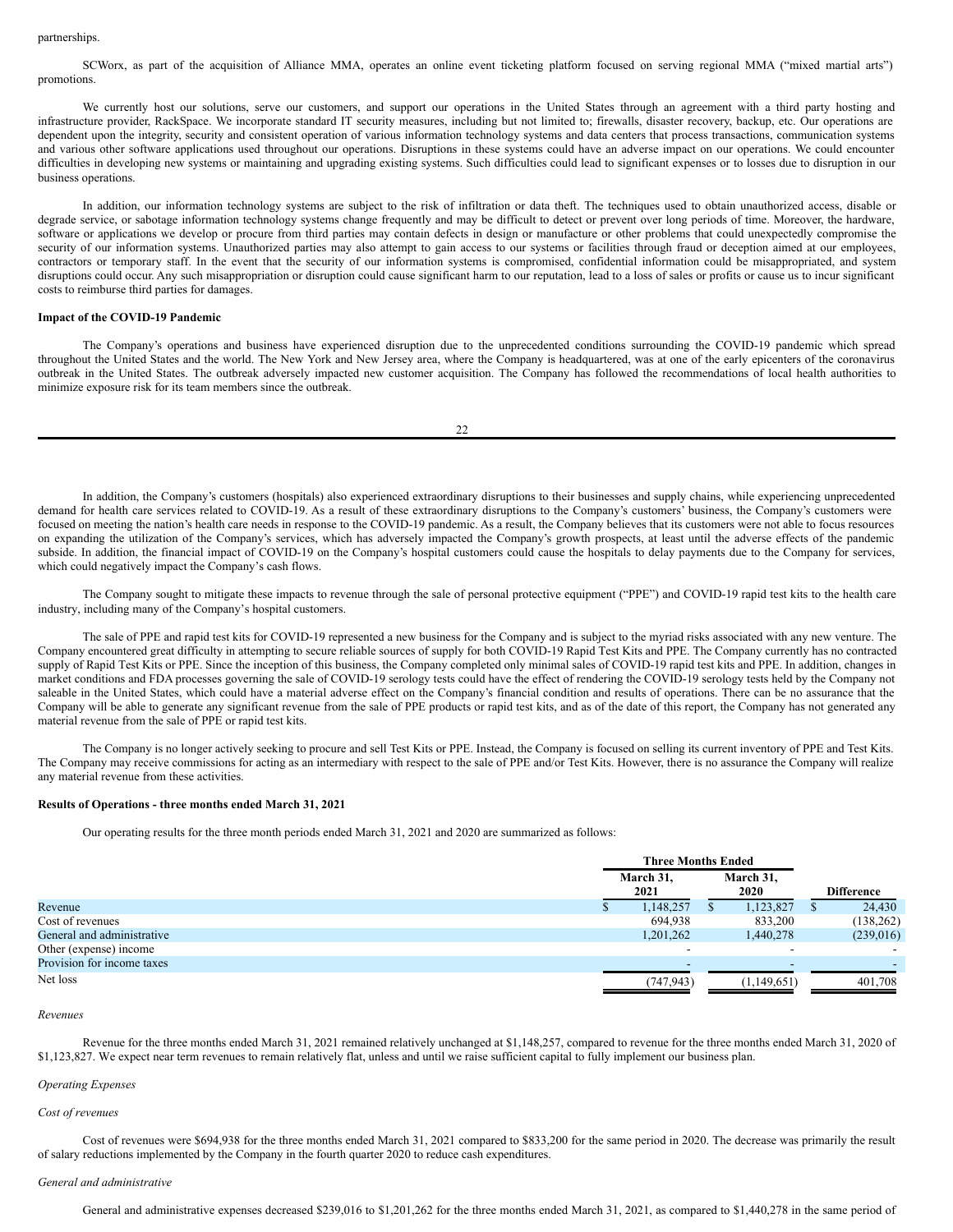2020. This decrease was primarily due to a decrease in salaries and contractor expense of approximately \$350,000 partially offset by an increase in stock-based compensation (non-cash) of approximately \$130,000.

23

*Net Loss*

For the three months ended March 31, 2021, we incurred a net loss of \$747,943 compared to a net loss of \$1,149,651 for the same period in 2020.

#### **Liquidity and Capital Resources**

### **Going Concern**

As of March 31, 2021, we had a working capital deficit of 2,201,582 and accumulated deficit of \$20,944,766. During the three months ended March 31, 2021, we had a net loss of \$747,943 and used \$426,901 of cash in operations. We have historically incurred operating losses and negative operating cash flows, which we may continue to incur for the foreseeable future. We believe that these conditions raise substantial doubt about our ability to continue as a going concern. This may hinder our future ability to obtain financing or may force us to obtain financing on less favorable terms than would otherwise be available. If we are unable to raise additional capital and grow our revenues, we may not be able to sustain our business, in which case our stockholders would suffer a total loss of their investment. There can be no assurance that we will be able to continue as a going concern.

As of the date of this report, we have only limited cash on hand, and we are experiencing negative cash flows from operations. Consequently, we need to raise additional capital in the very near term to fund our operations and the implementation of our business plan.

In connection with the Class Action and derivative claims and investigations described in Item 1. Legal Proceedings of this Quarterly Report on 10-Q, we are obligated to indemnify our officers and directors for costs incurred in defending against these claims and investigations. Because we currently do not have the resources to pay for these costs, our directors and officers liability insurance carrier has agreed to indemnify these persons even though the \$750,000 retention under such policy has not yet been met. The Company estimates it is currently obligated to pay approximately \$700,000 of the retention, which payments could have a material adverse effect on the Company.

Based on our current business plan, we anticipate that our operating activities will use approximately \$260,000 in cash per month over the next twelve months, or approximately \$3,120,000. Currently we have limited cash on hand, and consequently, we are unable to fully implement our current business plan. Accordingly, we have an immediate need for additional capital to fund our operating activities.

In order to remedy this liquidity deficiency, we are actively seeking to raise additional funds through the sale of equity and/or debt securities, and ultimately, we will need to generate substantial positive operating cash flows. We expect that our internal sources of funds will consist of cash flows from operations, but not until we begin to realize additional revenues from the sale of our products and services. As previously stated, our operations are generating negative cash flows, and thus adversely affecting our liquidity. If we are able to secure sufficient funding in the second quarter of 2021 to fully implement our business plan, we expect that our operations could begin to generate significant cash flows during the first quarter of 2022, which should ameliorate our liquidity deficiency. If we are unable to raise additional funds in the near term, we will not be able to fully implement our business plan, in which case there could be a material adverse effect on our results of operations and financial condition.

In the event we do not generate sufficient funds from revenues or financing through the issuance of common stock or from debt financing, we will not be able to fully implement our business plan and pay our obligations as they become due, any of which circumstances would have a material adverse effect on our business prospects, financial condition, and results of operations. The accompanying financial statements do not include any adjustments that might be required should we be unable to recover the value of our assets or satisfy our liabilities.

Based on our limited availability of funds we expect to spend minimal amounts on software development and capital expenditures. We expect to fund any future software development expenditures through a combination of cash flows from operations and proceeds from equity and/or debt financing. If we are unable to generate positive cash flows from operations, and/or raise additional funds (either through debt or equity), we will be unable to fund our software development expenditures, in which case, there could be an adverse effect on our business and results of operations.

| × |  |
|---|--|
| I |  |

### **Cash Flows**

|                                           | Three months ended March 31. |  |            |
|-------------------------------------------|------------------------------|--|------------|
|                                           | 2021                         |  | 2020       |
| Net cash used in operating activities     | (426.901)                    |  | (286, 861) |
| Net cash provided by investing activities |                              |  |            |
| Net cash provided by financing activities | 139.595                      |  |            |
| Change in cash                            | (287.306)                    |  | (286, 861) |

# **Operating Activities**

Cash used in operating activities was approximately \$427,000 for the three months ended March 31, 2021 (about \$142,000 per month), mainly related to the net loss of approximately \$750,000, a \$285,000 increase in accounts receivable, a \$38,000 increase in prepaid expenses, and a \$62,000 decrease in deferred revenue , partially offset by non-cash stock-based compensation of \$500,000, an increase in accounts payable and accrued liabilities of \$148,000 and depreciation expense of \$71,000.

Cash used in operating activities was approximately \$287,000 for the three months ended March 31, 2020, primarily related to the net loss of \$1.1 million, a \$349,000 increase in prepaid expenses, and a \$334,000 decrease in deferred revenue, partially offset by stock-based compensation of \$367,600 , an approximate \$193,000 decrease in accounts receivable, an approximate \$305,000 increase in accounts payable and accrued liabilities.

### **Investing Activities**

We had no investing activities during the three months ended March 31, 2021 and 2020

### **Financing Activities**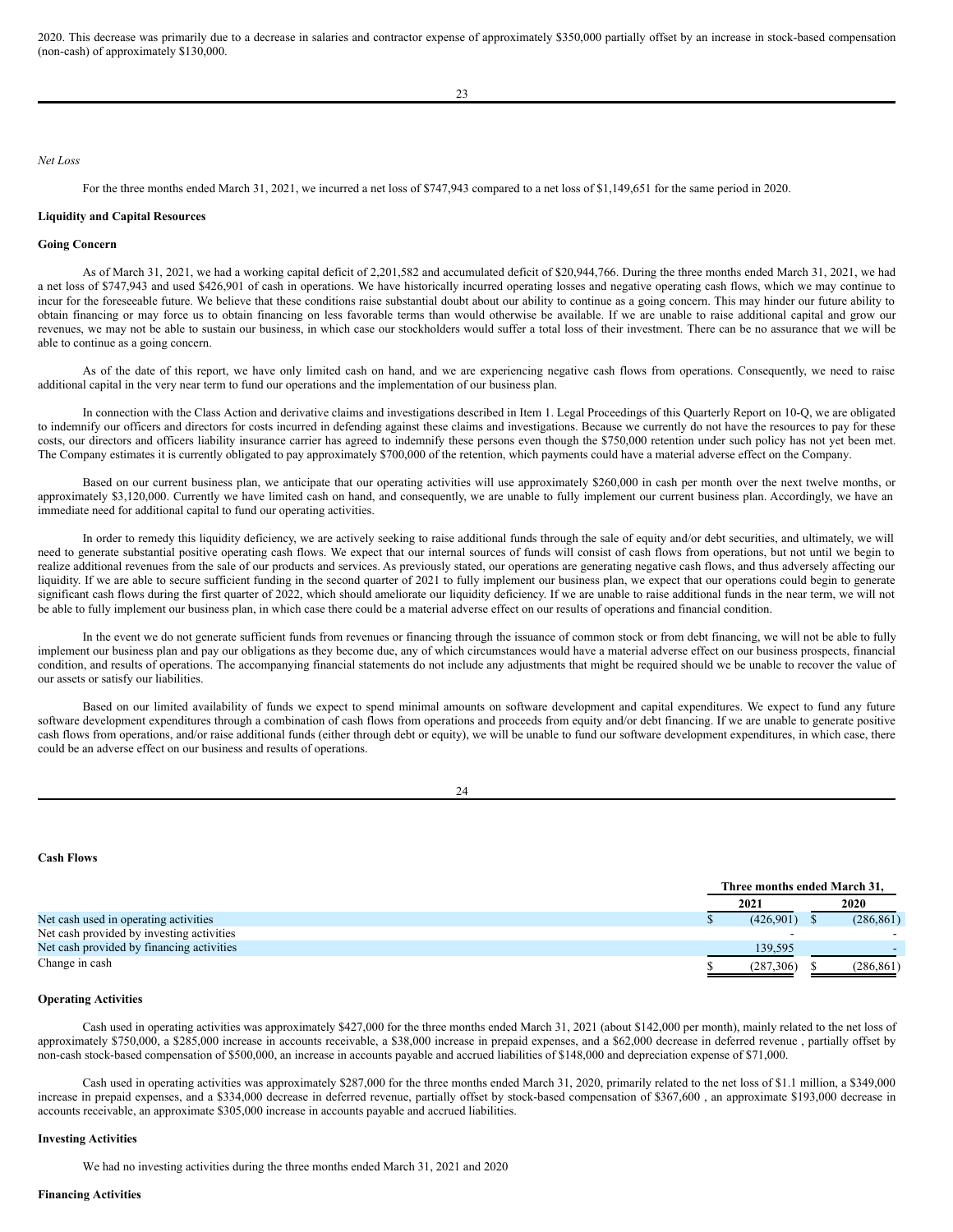Cash provided by financing activities was \$139,595 for the three months ended March 31, 2021. This consisted of proceeds from a loan payable.

We had no financing activities for the three months ended March 31, 2020.

#### **Off-Balance Sheet Arrangements**

As of March 31, 2021 and December 31, 2020, we did not have any off-balance sheet arrangements as defined in Item 303(a)(4)(ii) of Regulation S-K.

#### <span id="page-18-0"></span>**Item 3. Quantitative and Qualitative Disclosures About Market Risk**

We are a smaller reporting company as defined by Rule 12b-2 of the Exchange Act and are not required to provide the information under this item.

#### <span id="page-18-1"></span>**Item 4. Controls and Procedures**

#### **Evaluation of Disclosure Controls and Procedures**

Management conducted an evaluation of the effectiveness of our "disclosure controls and procedures" ("Disclosure Controls"), as defined by Rules 13a-15(e) and 15d-15(e) of the Exchange Act, as of March 31, 2021, the end of the period covered by this Form 10-Q, as required by Rules 13a-15(b) and 15d-15(b) of the Exchange Act. The Disclosure Controls evaluation was done under the supervision and with the participation of management, including our Chief Executive Officer and Interim Chief Financial Officer, based on the 2013 framework and criteria established by the Committee of Sponsoring Organizations of the Treadway Commission. There are inherent limitations to the effectiveness of any system of Disclosure Controls. Accordingly, even effective Disclosure Controls can only provide reasonable assurance of achieving their control objectives. Based upon this evaluation, our President and Chief Financial Officer have concluded that, due to deficiencies in the design of internal controls and lack of segregation of duties, our Disclosure Controls were not effective as of March 31, 2021, such that the Disclosure Controls did not ensure that the information required to be disclosed by us in reports filed under the Exchange Act is (i) recorded, processed, summarized and reported within the time periods specified in the SEC's rules and forms and (ii) accumulated and communicated to our management, including our principal executive and principal financial officers, or persons performing similar functions, as appropriate to allow timely decisions regarding required disclosure.

### **Changes in Internal Control over Financial Reporting.**

During the quarter ended March 31, 2021, there was no change in our internal control over financial reporting (as such term is defined in Rule 13a-15(f) under the Exchange Act) that has materially affected, or is reasonably likely to materially affect, our internal control over financial reporting.

| ×<br>I<br>I<br>×<br>٧ |
|-----------------------|
|-----------------------|

### <span id="page-18-2"></span>**PART II - OTHER INFORMATION**

#### <span id="page-18-3"></span>**Item 1. Legal Proceedings**

In conducting our business, we may become involved in legal proceedings. We will accrue a liability for such matters when it is probable that a liability has been incurred and the amount can be reasonably estimated. When only a range of possible loss can be established, the most probable amount in the range is accrued. If no amount within this range is a better estimate than any other amount within the range, the minimum amount in the range is accrued. The accrual for a litigation loss contingency might include, for example, estimates of potential damages, outside legal fees and other directly related costs expected to be incurred.

On April 29, 2020, a securities class action case was filed in the United States District Court for the Southern District of New York against us and our CEO. The action is captioned Daniel Yannes, individually and on behalf of all others similarly situated, Plaintiff vs. SCWorx Corp. and Marc S. Schessel, Defendants.

On May 27, 2020, a second securities class was filed in the United States District Court for the Southern District of New York against us and our CEO. The action is captioned Caitlin Leeburn, individually and on behalf of all others similarly situated, Plaintiff v. SCWorx Corp. and Marc S. Schessel, Defendants.

On June 23, 2020, a third securities class was filed in the United States District Court for the Southern District of New York against us and our CEO. The action is captioned Jonathan Charles Leonard, individually and on behalf of all others similarly situated, Plaintiff v. SCWorx Corp. and Marc S. Schessel, Defendants.

All three lawsuits allege that our company and our CEO mislead investors in connection with our April 13, 2020 press release with respect to the sale of COVID-19 rapid test kits. The plaintiffs in these actions are seeking unspecified monetary damages. These three class actions were consolidated on September 18, 2020 and Daniel Yannes was designated lead plaintiff. A consolidated Amended Complaint ("CAC") was filed on October 19, 2020. The Defendants filed a motion to dismiss the CAC on November 18, 2020, and the briefing on that motion was complete on January 8, 2021. We are still awaiting a ruling on the motion, and we intend to continue vigorously defending against this lawsuit.

On June 15, 2020, a shareholder derivative claim was filed in the United States District Court for the Southern District of New York against Marc S. Schessel, Steven Wallitt (current directors), and Robert Christie and Charles Miller (former directors) ("Director Defendants"). The action is captioned Javier Lozano, derivatively on behalf of SCWorx Corp., Plaintiff, v. Marc S. Schessel, Charles K. Miller, Steven Wallitt, Defendants, and SCWorx Corp., Nominal Defendant. This lawsuit alleges that the Director Defendants breached their fiduciary duties to the Company, including by misleading investors in connection with our April 13, 2020 press release with respect to the sale of COVID-19 rapid test kits, failing to correct false and misleading statements and failing to implement proper disclosure and internal controls. The Plaintiff, on our behalf, is seeking an award of monetary damages, improvements in our disclosure and internal controls, and legal fees. The Director Defendants intend to vigorously defend against these proceedings. This derivative action is also still pending, and the plaintiff in such action has agreed to voluntarily stay the case until a ruling on a motion to dismiss, which we intend to file in the securities class action case.

On August 21, 2020, a shareholder derivative claim was filed in the United States District Court for the Southern District of New York against Marc S. Schessel, Steven Wallitt (current directors), and Robert Christie and Charles Miller (former directors) ("Director Defendants"). The action is captioned Josstyn Richter, derivatively on behalf of SCWorx Corp., Plaintiff, v. Marc S. Schessel, Charles K. Miller, Steven Wallitt, Defendants, and SCWorx Corp., Nominal Defendant. This lawsuit alleges that the Director Defendants breached their fiduciary duties to the Company, including by misleading investors in connection with our April 13, 2020 press release with respect to the sale of COVID-19 rapid test kits, failing to correct false and misleading statements and failing to implement proper disclosure and internal controls. The Plaintiff, on our behalf, is seeking an award of monetary damages, improvements in our disclosure and internal controls, and legal fees. The Director Defendants intend to vigorously defend against these proceedings.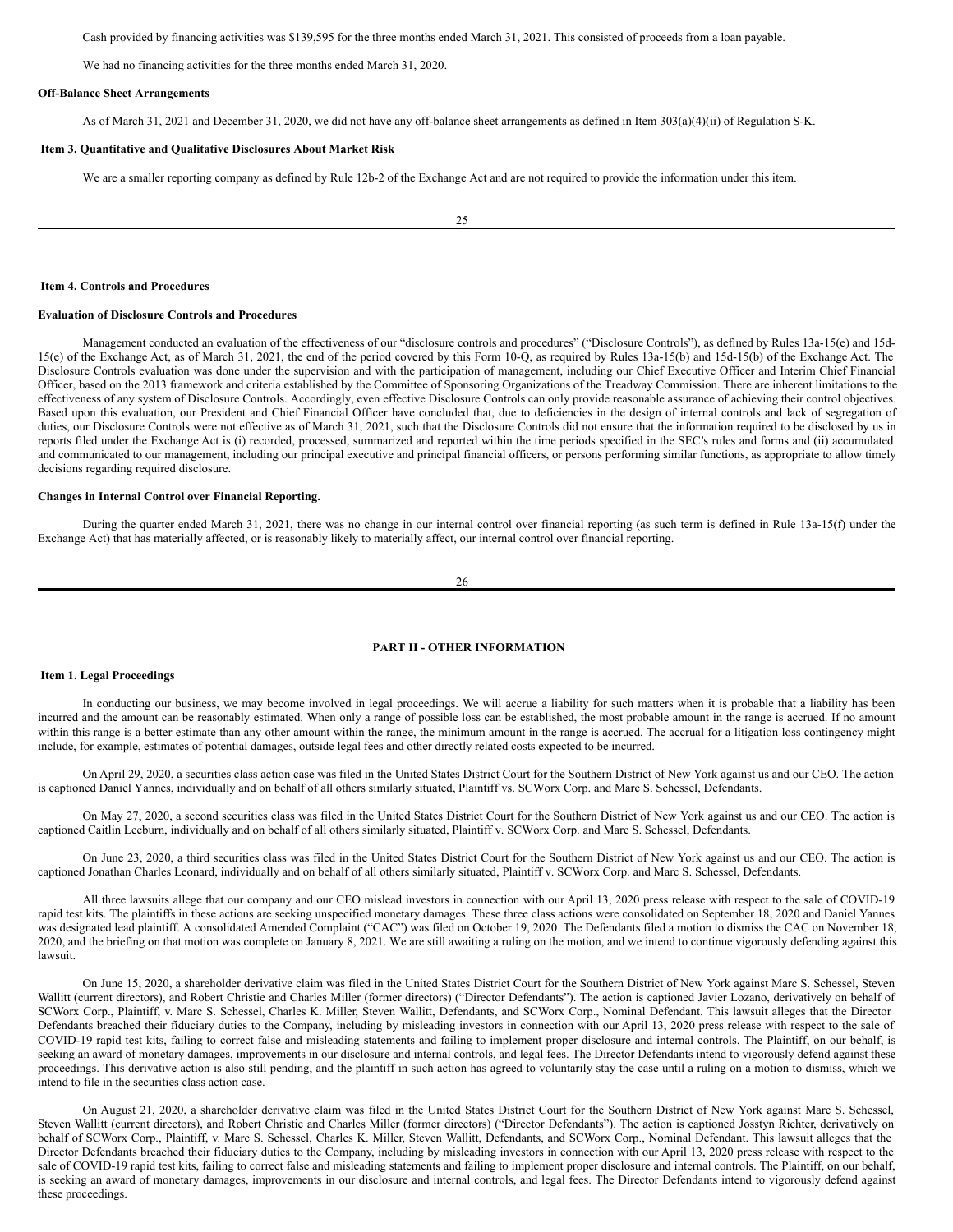On August 27, 2020, the Lozano and Richter derivative actions were consolidated and jointly stayed until a ruling on a motion to dismiss which we filed in the securities class action case.

27

On September 30, 2020, a shareholder derivative action was filed in the Supreme Court State of New York, New York County against Marc S. Schessel and Steven Wallitt (current directors) and Charles Miller (a former director). The action is captioned Hemrita Zarins, derivatively on behalf of SCWorx Corp. v. Marc S. Schessel, Charles Miller, Steven Wallitt and SCWorx, Nominal Defendant. This lawsuit alleges that the Director Defendants breached their fiduciary duties to the Company, including by misleading investors in connection with the Company's April 13, 2020 press release with respect to the sale of COVID-19 rapid test kits, failing to correct false and misleading statements and failing to implement proper disclosure and internal controls. The Plaintiff, on our behalf, is seeking an award of monetary damages, improvements in our disclosure and internal controls, and legal fees. On October 28,2020, Zarins withdrew this action and refiled an action in the Chancery Court in the State of Delaware on October 29, 2020. Zarins named as Defendants Marc S. Schessel, Robert Christie (a former director), Steven Wallitt and SCWorx, Nominal Defendant. The allegations, as well as the relief sought, in the Delaware Chancery Court proceeding are substantially the same as that filed in the New York State Action. This action has been stayed pending the ruling on the motion to dismiss in the aforementioned securities class action. The Director Defendants intend to vigorously defend against these proceedings.

In addition, following the April 13, 2020 press release and related disclosures (related to COVID-19 rapid test kits), the Securities and Exchange Commission made an inquiry regarding the disclosures we made in relation to the transaction involving COVID-19 test kits. On April 22, 2020, the Securities and Exchange Commission ordered that trading in the securities of our company be suspended because of "questions and concerns regarding the adequacy and accuracy of publicly available information in the marketplace" (the "SEC Trading Halt"). The SEC Trading Halt expired May 5, 2020, at 11:59 PM EDT. We are fully cooperating with the SEC's investigation and are providing documents and other requested information.

In April 2020, we received related inquiries from The Nasdaq Stock Market and the Financial Industry Regulatory Authority (FINRA). We have been fully cooperating with these agencies and providing information and documents, as requested. On May 5, 2020, the Nasdaq Stock Market informed us that it had initiated a "T12 trading halt," which means the halt will remain in place until we have fully satisfied Nasdaq's request for additional information. We fully cooperated with Nasdaq and responded to all of Nasdaq's information requests as they were issued. The T12 trading halt was lifted on August 10, 2020.

Also in April 2020, we were contacted by the U.S. Attorney's Office for the District of New Jersey, which is seeking information and documents from our officers and directors relating primarily to the April 13, 2020 press release concerning COVID-19 rapid test kits. We are fully cooperating with the U.S. Attorney's Office in its investigation.

In connection with these actions and investigations, the Company is obligated to indemnify its officers and directors for costs incurred in defending against these claims and investigations. Because the Company currently does not have the resources to pay for these costs, its directors and officers liability insurance carrier has agreed to indemnify these persons even though the \$750,000 retention under such policy has not yet been met. The Company estimates it is currently obligated to pay approximately \$700,000 of the retention, which payments could have a material adverse effect on the Company.

### **David Klarman v. SCWorx Corp. f/k/a Alliance MMA, Inc., Index No. 619536/2019 (N.Y. State Sup. Ct., Suffolk County)**

On October 3, 2019, David Klarman, a former employee of Alliance, served a complaint against SCWorx seeking \$400,000.00 for a breach of his employment agreement with Alliance. Klarman claims that Alliance ceased paying him his salary in March 2018 as well as other alleged contractual benefits. SCWorx does not believe that it owes the amount demanded and intends to vigorously defend against these claims. On March 6, 2020, SCWorx filed an answer and counterclaims against Mr. Klarman. On September 18, 2020, the Court granted Klarman's counsel's motion to withdraw as counsel due to "irreconcilable differences." The Court stayed the case for 45 days after service of the Court's order. Mr. Klarman's wife, Marie Klarman, Esq., filed a Notice of Appearance on November 6, 2020 and filed a motion on November 9, 2020 seeking various forms of relief -- in violation of the Court's Individual Rules and the Commercial Division Rules. We opposed Klarman's motion on December 31, 2020 and the case was marked fully submitted on January 21, 2021. By Decision and Order dated March 26, 2021, the Court granted Klarman's motion to dismiss four (4) of fourteen (14) defenses, denied Klarman's motion to dismiss SCWorx's counterclaims against him; denied Klarman's motion for summary judgment and denied Klarman's motion to strike allegations contained in the Affirmative Defenses and Counterclaims based on his contention that such allegations were "scandalous" or prejudicial. On April 7, 2021, Klarman filed a Reply to the Counterclaims, denying the material allegations and interposed numerous affirmative defenses. The Court has issued a preliminary conference order, setting a discovery cut-off of October 2022.

At this time, we are unable to predict the duration, scope, or possible outcome of these investigations and lawsuits.

28

### <span id="page-19-0"></span>**Item 1A. Risk Factors**

We are a smaller reporting Company as defined by Rule 12b-2 of the Exchange Act and are not required to provide the information under this item.

## <span id="page-19-1"></span>**Item 2. Unregistered Sales of Equity Securities and Use of Proceeds**

Since the beginning of the three month period ended March 31, 2021 we have not sold any equity securities that were not registered under the Securities Act of 1933 that were not previously reported in a current report on Form 8-K

### <span id="page-19-2"></span>**Item 3. Default under Senior Securities**

Not applicable.

### <span id="page-19-3"></span>**Item 4. Mine Safety Disclosures**

Not applicable.

### <span id="page-19-4"></span>**Item 5. Other Information**

<span id="page-19-5"></span>None.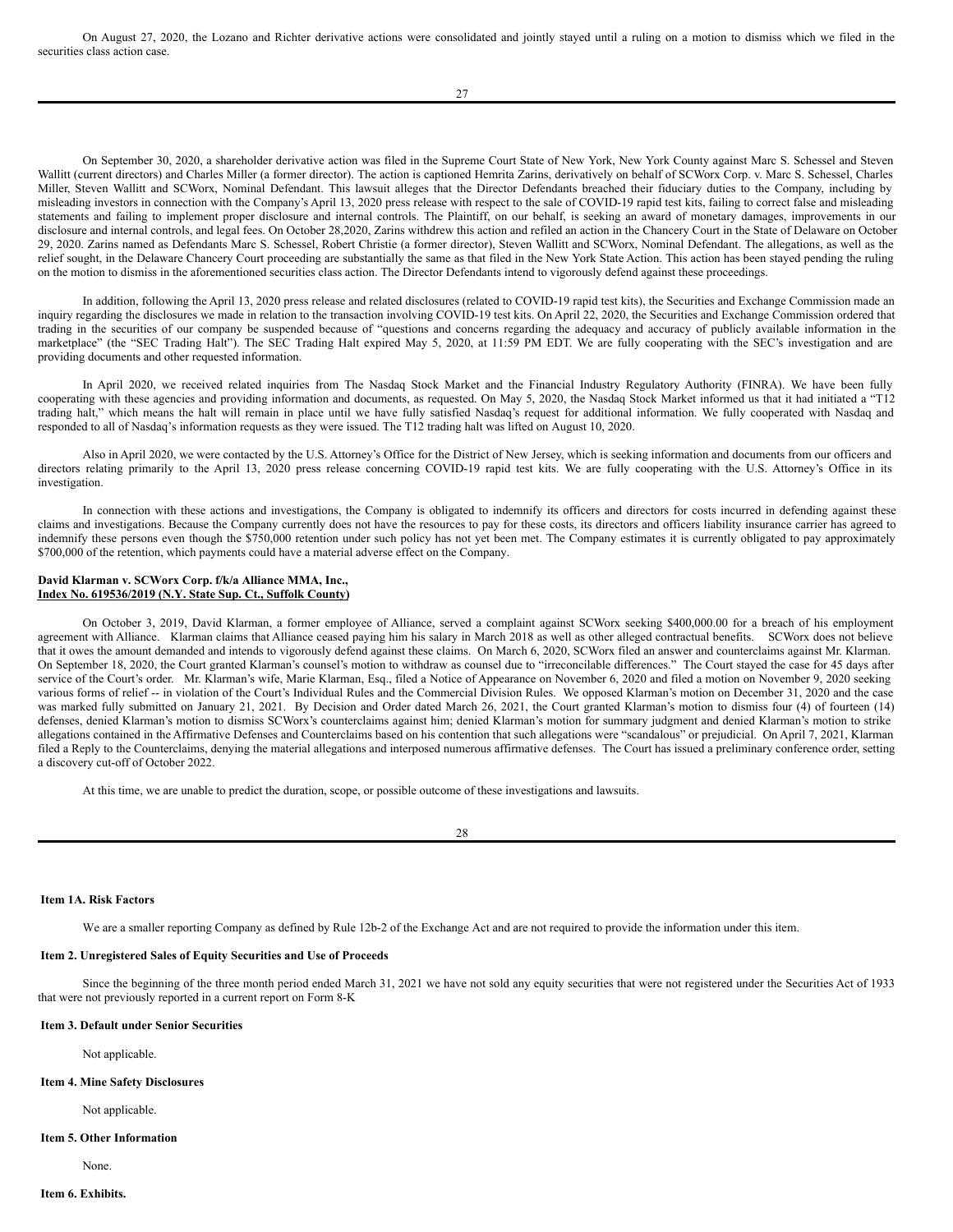# <span id="page-20-1"></span>**EXHIBIT INDEX**

Pursuant to the rules and regulations of the SEC, we have filed certain agreements as exhibits to this Quarterly Report on Form 10-Q. These agreements may contain representations and warranties by the parties. These representations and warranties have been made solely for the benefit of the other party or parties to such agreements and (i) may have been qualified by disclosures made to such other party or parties, (ii) were made only as of the date of such agreements or such other date(s) as may be specified in such agreements and are subject to more recent developments, which may not be fully reflected in our public disclosure, (iii) may reflect the allocation of risk among the parties to such agreements and (iv) may apply materiality standards different from what may be viewed as material to investors. Accordingly, these representations and warranties may not describe our actual state of affairs at the date hereof and should not be relied upon.

| Exhibit #      | <b>Exhibit Description</b>                                                                                                                                                                  |
|----------------|---------------------------------------------------------------------------------------------------------------------------------------------------------------------------------------------|
| 3.1            | Certificate of Incorporation, as amended February 1, 2019 (incorporated by reference to Exhibit 3.1 to the Company's 10-K filed with the SEC on April 1, 2019)                              |
| 3.3            | Amended and Restated By-laws (Incorporated by reference to Exhibit 3.3 to the Company's Registration Statement on Form S-1 (File No. 333-213166) filed<br>with the SEC on August $16, 2016$ |
| 10.1           | USA Procurement Purchase agreement dated May 26, 2020 (incorporated by reference to Exhibit 10.4 to the Company's 10-K filed with the SEC on May 19,<br>2021)                               |
| 10.2           | USA Procurement Settlement Agreement dated March 12, 2021 (incorporated by reference to Exhibit 10.5 to the Company's 10-K filed with the SEC on May<br>19, 2021                            |
| 31.1           | Certification of Chief Executive Officer pursuant to Section 302 of the Sarbanes-Oxley Act of 2002*                                                                                         |
| 31.2           | Certification of Chief Financial Officer pursuant to Section 302 of the Sarbanes-Oxley Act of 2002*                                                                                         |
| 32.1           | Section 1350 Certification of the Chief Executive Officer*                                                                                                                                  |
| 32.2           | Section 1350 Certification of the Chief Financial Officer*                                                                                                                                  |
| <b>101 SCH</b> | <b>XBRL Taxonomy Extension Schema Document</b>                                                                                                                                              |
| <b>101 CAL</b> | <b>XBRL Taxonomy Calculation Linkbase Document</b>                                                                                                                                          |
| 101 LAB        | XBRL Taxonomy Labels Linkbase Document                                                                                                                                                      |
| <b>101 PRE</b> | XBRL Taxonomy Presentation Linkbase Document                                                                                                                                                |
| <b>101 DEF</b> | XBRL Taxonomy Extension Definition Linkbase Document                                                                                                                                        |

30

### <span id="page-20-0"></span>**SIGNATURES**

Pursuant to the requirements of the Securities Exchange Act of 1934, the registrant has duly caused this report to be signed on its behalf by the undersigned, thereunto duly authorized.

# **SCWORX CORP.**

Date: May 24, 2021 By: /s/ Timothy A. Hannibal Timothy A. Hannibal President (Principal Executive Officer)

31

# **SIGNATURES**

Pursuant to the requirements of the Securities Exchange Act of 1934, the registrant has duly caused this report to be signed on its behalf by the undersigned, thereunto duly authorized.

# **SCWORX CORP.**

Date: May 24, 2021 By: /s/ Christopher J. Kohler Christopher J. Kohler Chief Financial Officer (Principal Financial Officer)

32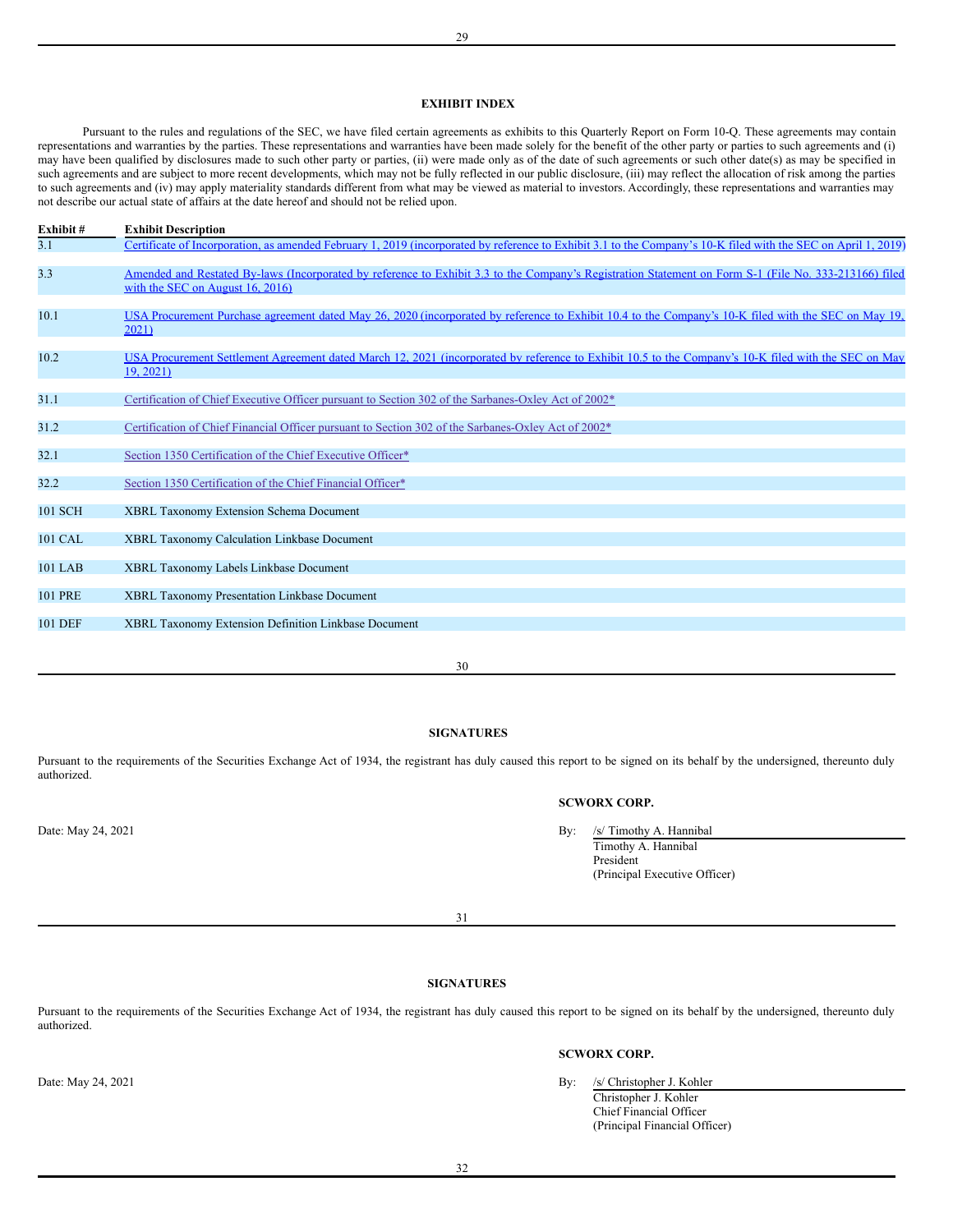<span id="page-21-0"></span>I, Timothy A. Hannibal, certify that:

- 1. I have reviewed this Quarterly Report on Form 10-Q of SCWorx Corp.;
- 2. Based on my knowledge, this report does not contain any untrue statement of a material fact or omit to state a material fact necessary to make the statements made, in light of the circumstances under which such statements were made, not misleading with respect to the period covered by this report;
- 3. Based on my knowledge, the financial statements, and other financial information included in this report, fairly present in all material respects the financial condition, results of operations and cash flows of the registrant as of, and for, the periods present in this report;
- 4. I am responsible for establishing and maintaining disclosure controls and procedures (as defined in Exchange Act Rules 13a-15(e) and 15d-15(e)) and internal control over financial reporting (as defined in Exchange Act Rules 13a-15(f) and 15d-15(f)) for the registrant and have:
	- a) Designed such disclosure controls and procedures, or caused such disclosure controls and procedures to be designed under our supervision, to ensure that material information relating to the registrant, including its consolidated subsidiaries, is made known to us by others within those entities, particularly during the period in which this report is being prepared;
	- b) Designed such internal control over financial reporting, or caused such internal control over financial reporting to be designed under our supervision, to provide reasonable assurance regarding the reliability of financial reporting and the preparation of financial statements for external purposes in accordance with generally accepted accounting principles;
	- c) Evaluated the effectiveness of the registrant's disclosure controls and procedures and presented in this report our conclusions about the effectiveness of the disclosure controls and procedures, as of the end of the period covered by this report based on such evaluation; and
	- d) Disclosed in this report any change in the registrant's internal control over financing reporting that occurred during the registrant's most recent fiscal quarter (the registrant's fourth fiscal quarter in the case of an annual report) that has materially affected, or is reasonably likely to materially affect, the registrant's internal control over financial reporting; and
- 5. I have disclosed, based on our most recent evaluation of internal control over financial reporting, to the registrant's auditors and the audit committee of the registrant's board of directors (or persons performing the equivalent functions):
	- a) All significant deficiencies and material weaknesses in the design or operation of internal control over financial reporting which are reasonably likely to adversely affect the registrant's ability to record, process, summarize and report financial information; and
	- Any fraud, whether or not material, that involves management or other employees who have a significant role in the registrant's internal control over financial reporting.

Date: May 24, 2021 **By:** */s/* Timothy A. Hannibal

Timothy A. Hannibal President and Chief Operating Officer (Principal Executive Officer)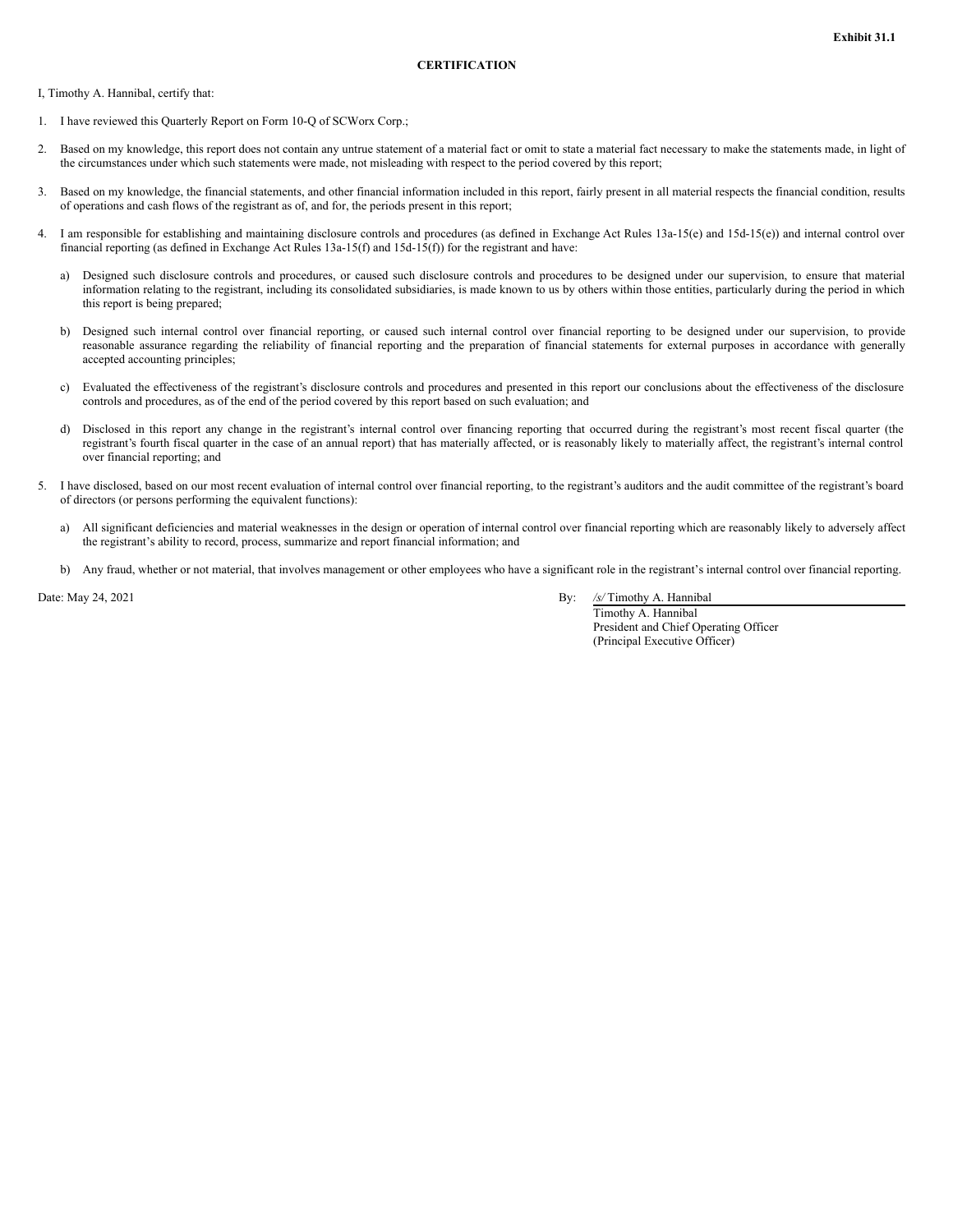<span id="page-22-0"></span>I, Christopher J. Kohler, certify that:

- 1. I have reviewed this Quarterly Report on Form 10-Q of SCWorx Corp.;
- 2. Based on my knowledge, this report does not contain any untrue statement of a material fact or omit to state a material fact necessary to make the statements made, in light of the circumstances under which such statements were made, not misleading with respect to the period covered by this report;
- 3. Based on my knowledge, the financial statements, and other financial information included in this report, fairly present in all material respects the financial condition, results of operations and cash flows of the registrant as of, and for, the periods present in this report;
- 4. I am responsible for establishing and maintaining disclosure controls and procedures (as defined in Exchange Act Rules 13a-15(e) and 15d-15(e)) and internal control over financial reporting (as defined in Exchange Act Rules 13a-15(f) and 15d-15(f)) for the registrant and have:
	- a) Designed such disclosure controls and procedures, or caused such disclosure controls and procedures to be designed under our supervision, to ensure that material information relating to the registrant, including its consolidated subsidiaries, is made known to us by others within those entities, particularly during the period in which this report is being prepared;
	- b) Designed such internal control over financial reporting, or caused such internal control over financial reporting to be designed under our supervision, to provide reasonable assurance regarding the reliability of financial reporting and the preparation of financial statements for external purposes in accordance with generally accepted accounting principles;
	- c) Evaluated the effectiveness of the registrant's disclosure controls and procedures and presented in this report our conclusions about the effectiveness of the disclosure controls and procedures, as of the end of the period covered by this report based on such evaluation; and
	- d) Disclosed in this report any change in the registrant's internal control over financing reporting that occurred during the registrant's most recent fiscal quarter (the registrant's fourth fiscal quarter in the case of an annual report) that has materially affected, or is reasonably likely to materially affect, the registrant's internal control over financial reporting; and
- 5. I have disclosed, based on our most recent evaluation of internal control over financial reporting, to the registrant's auditors and the audit committee of the registrant's board of directors (or persons performing the equivalent functions):
	- a) All significant deficiencies and material weaknesses in the design or operation of internal control over financial reporting which are reasonably likely to adversely affect the registrant's ability to record, process, summarize and report financial information; and
	- Any fraud, whether or not material, that involves management or other employees who have a significant role in the registrant's internal control over financial reporting.

Date: May 24, 2021 By: */s/* Christopher J. Kohler

Christopher J. Kohler Chief Financial Officer (Principal Financial Officer)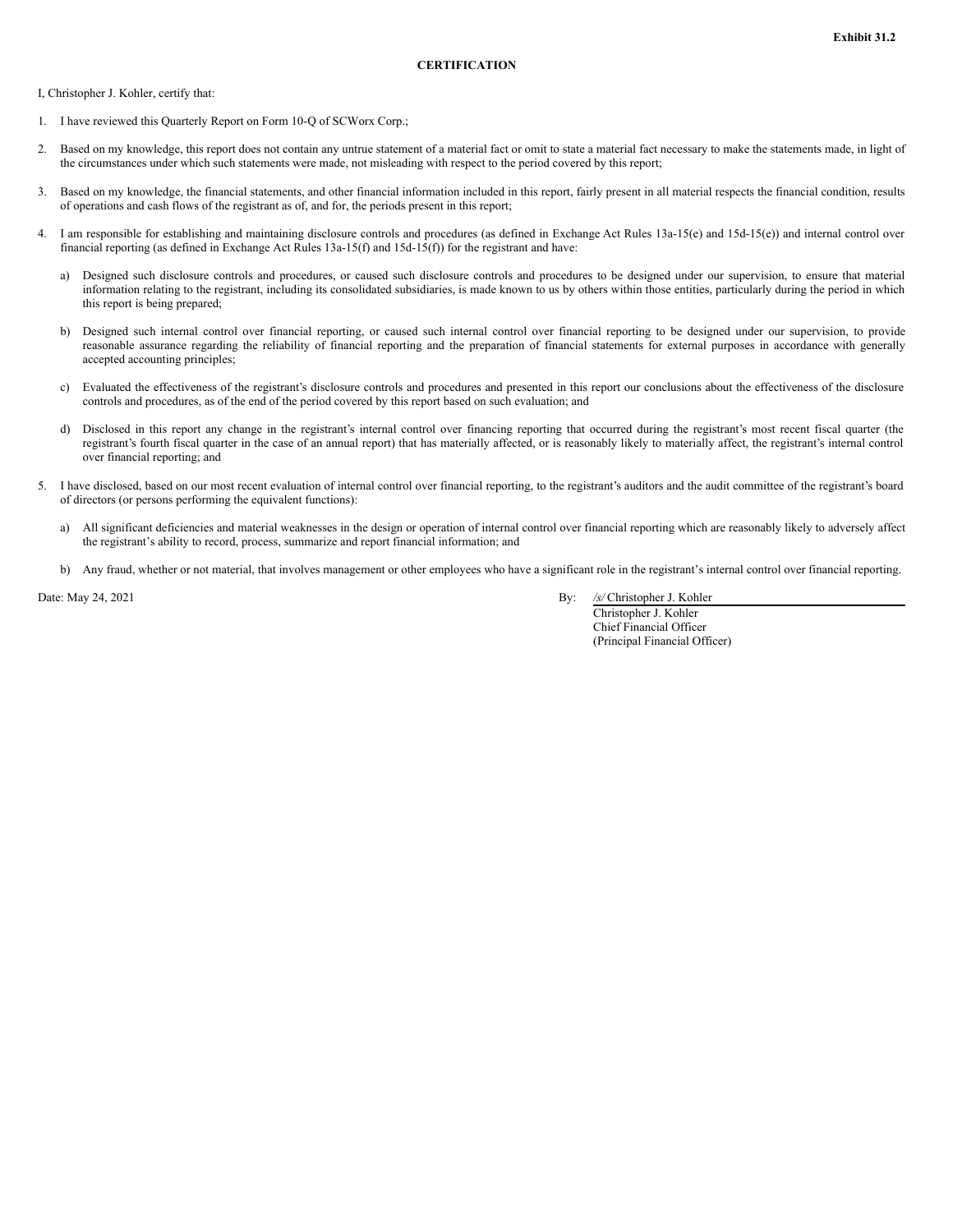# **Section 1350 CERTIFICATION**

<span id="page-23-0"></span>In connection with this Quarterly Report of SCWorx Corp. (the "Company") on Form 10-Q for the quarter ended March 31, 2021, as filed with the U.S. Securities and Exchange Commission on the date hereof (the "Report"), I, Timothy A. Hannibal, President and Chief Operating Officer of the Company, certify pursuant to 18 U.S.C. Section 1350, as adopted pursuant to Section 906 of the Sarbanes-Oxley Act of 2002, that:

- (1) The Report fully complies with the requirements of Section 13(a) or 15(d) of the Securities Exchange Act of 1934, as amended; and
- (2) The information contained in the Report, fairly presents, in all material respects, the financial condition and results of operations of the Company.

Date: May 24, 2021 By: /s/Timothy A. Hannibal

Timothy A. Hannibal President and Chief Operating Officer (Principal Executive Officer) Timothy A. Hannibal